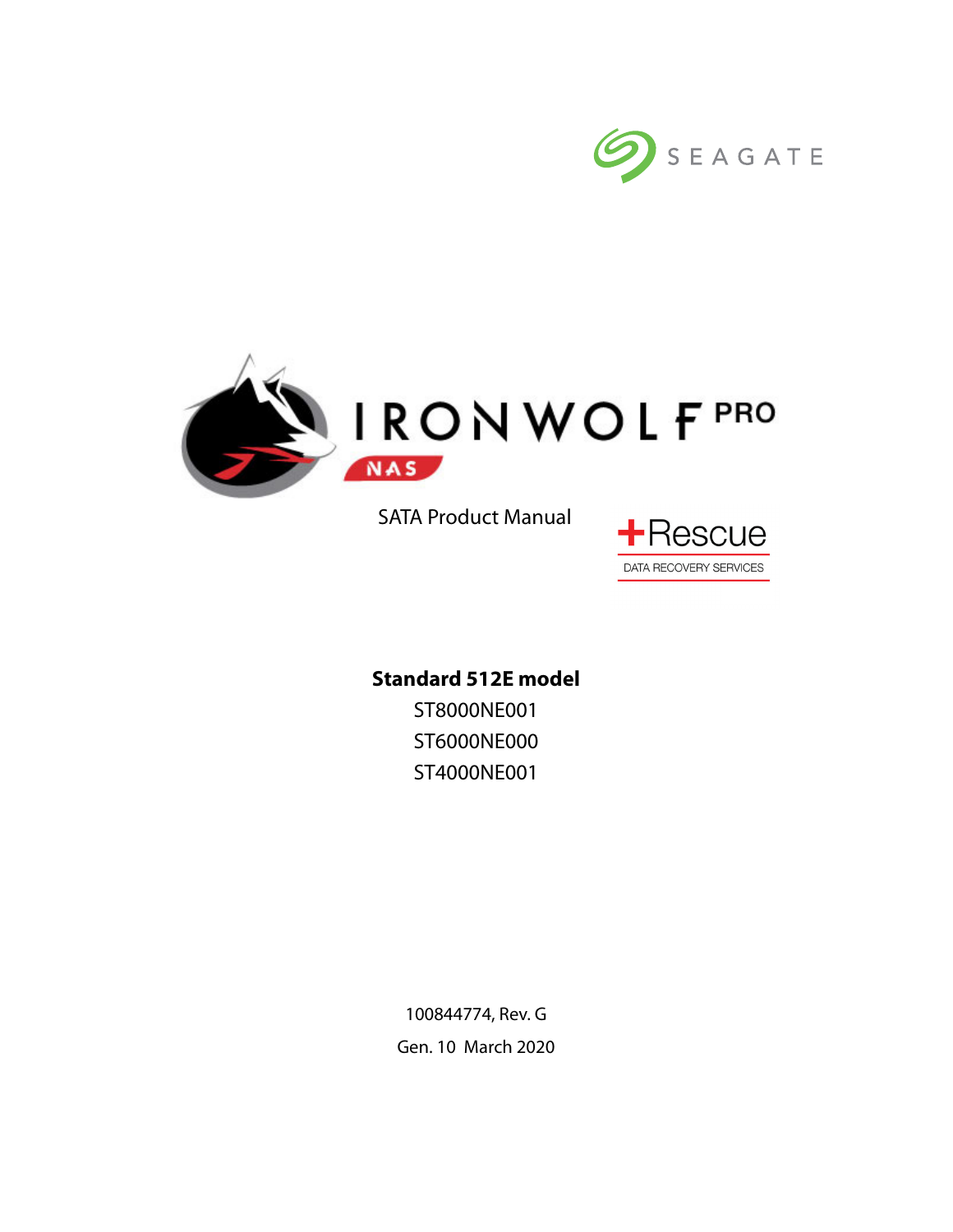### **Document Revision History**

| <b>Revision</b> | <b>Date</b> | Pages affected and Description of changes                                                                                                                                                                                                               |
|-----------------|-------------|---------------------------------------------------------------------------------------------------------------------------------------------------------------------------------------------------------------------------------------------------------|
| Rev. A          | 11/29/2018  | Initial release.                                                                                                                                                                                                                                        |
| Rev. B          | 04/22/2019  | fc, 5, 7 & 9: Removed 4TB model - ST4000NE000<br>7: Update 6TB heads & disks<br>7 & 27: Updated weights<br>8 & 18: Updated Non-op shock to 300 Gs for all capacities<br>8 & 20: Added (command controlled) to L/UL<br>bc: Removed APAC & EMEA addresses |
| Rev. C          | 05/09/2019  | fc, 5, 7, 9, 11, 13, 25-26 & 31: Removed 2TB model<br>16: Updated Shock & Vibration section                                                                                                                                                             |
| Rev. D          | 08/21/2019  | 7, 15 & 18: Updated or verified text reflects: drive reported temperatures                                                                                                                                                                              |
| Rev. E          | 09/10/2019  | lfc & 24-25: Added SRS content                                                                                                                                                                                                                          |
| Rev. F          | 01/07/2020  | 7: Updated temperature & humidity gradients<br>7 & 13: Updated 5V tolerance to $\pm 5\%$<br>27-28: Updated Figure 4 title & added Figure 5.                                                                                                             |
| Rev. G          | 03/04/2020  | 19: Section 2.12 - Removed HDD and SSD Regulatory Compliance and Safety reference<br>24: Updated Figure 4 Mounting configuration dimensions 8TB models (Option 1)                                                                                       |

#### **© 2020 Seagate Technology LLC. All rights reserved.**

Publication number: 100844774, Rev. G March 2020

Seagate, Seagate Technology and the Spiral logo are registered trademarks of Seagate Technology LLC in the United States and/or other countries. PowerChoice and SeaTools are either trademarks or registered trademarks of Seagate Technology LLC or one of its affiliated companies in the United States and/or other countries. The FIPS logo is a certification mark of NIST, which does not imply product endorsement by NIST, the U.S., or Canadian governments. All other trademarks or registered trademarks are the property of their respective owners. No part of this publication may be reproduced in any form without written permission of Seagate Technology LLC.

Call 877-PUB-TEK1 (877-782-8351) to request permission.

When referring to drive capacity, one gigabyte, or GB, equals one billion bytes and one terabyte, or TB, equals one trillion bytes. Your computer's operating system may use a different standard of measurement and report a lower capacity. In addition, some of the listed capacity is used for formatting and other functions, and thus will not be available for data storage. Actual quantities will vary based on various factors, including file size, file format, features and application software. Actual data rates may vary depending on operating environment and other factors. The export or re-export of hardware or software containing encryption may be regulated by the U.S. Department of Commerce, Bureau of Industry and Security (for more information, visit [www.bis.doc.gov](http://www.bis.doc.gov)), and controlled for import and use outside of the U.S. Seagate reserves the right to change, without notice, product offerings or specifications.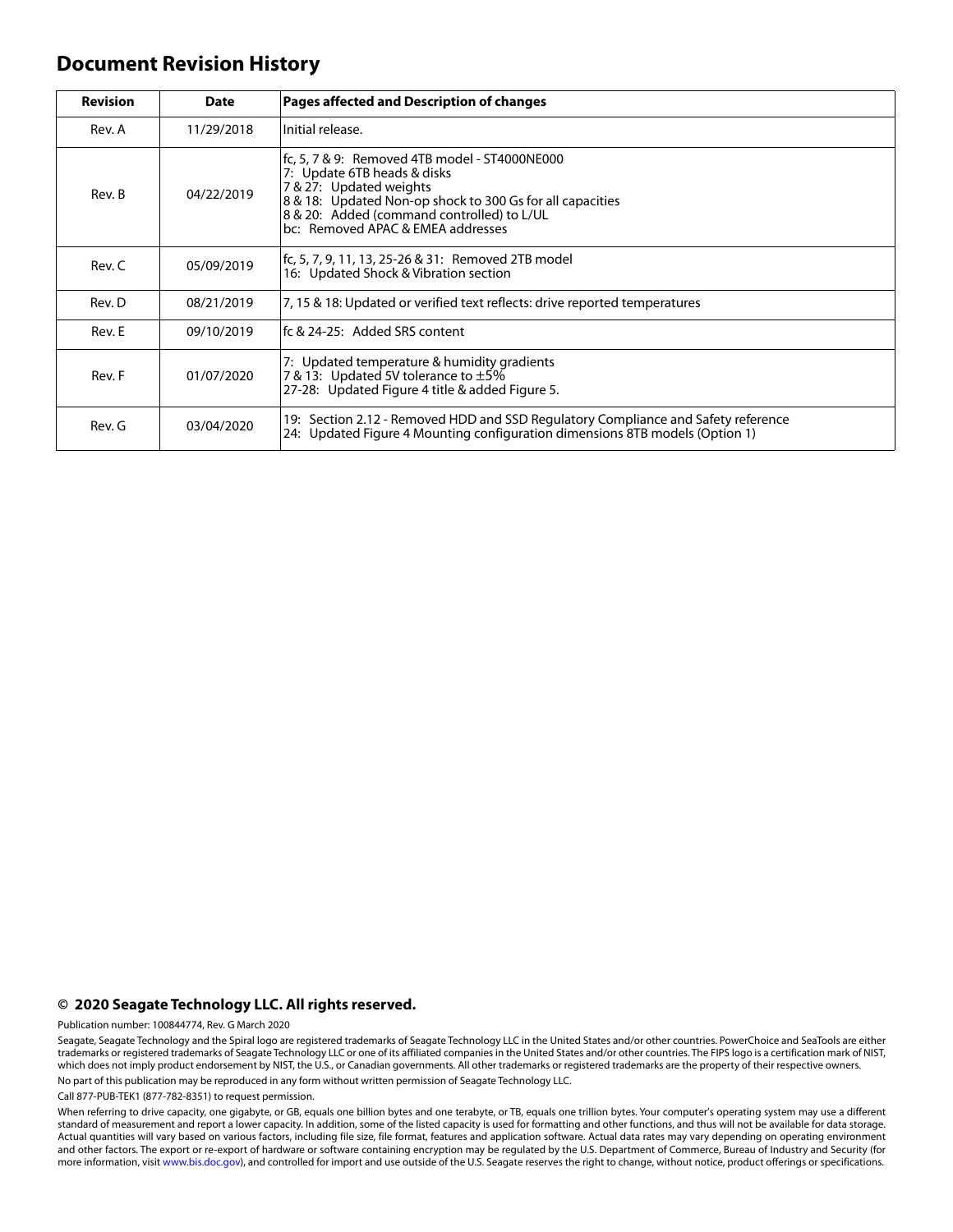# Contents

| 1.0 |      |        |                                                                         |
|-----|------|--------|-------------------------------------------------------------------------|
|     | 1.1  |        |                                                                         |
| 2.0 |      |        |                                                                         |
|     | 2.1  |        |                                                                         |
|     | 2.2  |        |                                                                         |
|     |      | 2.2.1  |                                                                         |
|     | 2.3  |        |                                                                         |
|     | 2.4  |        |                                                                         |
|     | 2.5  |        |                                                                         |
|     |      | 2.5.1  |                                                                         |
|     |      | 2.5.2  |                                                                         |
|     |      | 2.5.3  |                                                                         |
|     |      | 2.5.4  |                                                                         |
|     | 2.6  |        |                                                                         |
|     |      | 2.6.1  |                                                                         |
|     |      | 2.6.2  |                                                                         |
|     |      | 2.6.3  |                                                                         |
|     | 2.7  |        |                                                                         |
|     |      | 2.7.1  |                                                                         |
|     |      | 2.7.2  |                                                                         |
|     | 2.8  |        |                                                                         |
|     | 2.9  |        |                                                                         |
|     | 2.10 |        |                                                                         |
|     | 2.11 |        |                                                                         |
|     |      | 2.11.1 | Annualized Failure Rate (AFR) and Mean Time Between Failures (MTBF)  18 |
|     | 2.12 |        |                                                                         |
|     |      | 2.12.1 |                                                                         |
|     |      | 2.12.2 |                                                                         |
|     | 2.13 |        |                                                                         |
|     | 2.14 |        |                                                                         |
|     | 2.15 |        |                                                                         |
|     | 2.16 |        |                                                                         |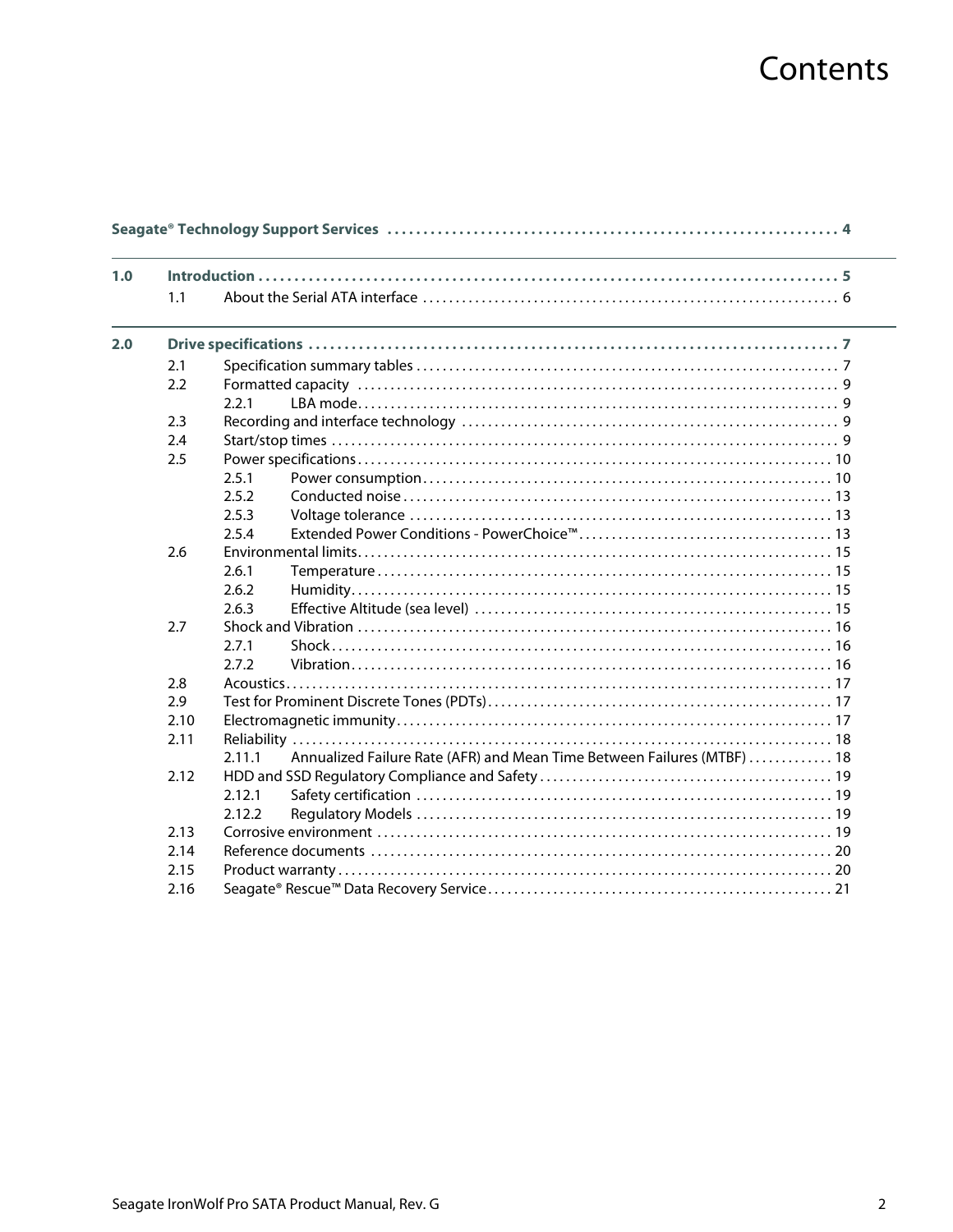# **Contents**

| 3.0 |     |     |  |
|-----|-----|-----|--|
|     | 3.1 |     |  |
|     | 3.2 |     |  |
|     | 3.3 |     |  |
|     | 3.4 |     |  |
|     |     | 341 |  |
|     |     |     |  |
|     |     |     |  |
| 4.0 | 4.1 |     |  |
|     | 4.2 |     |  |
|     | 4.3 |     |  |
|     |     | 431 |  |
|     |     | 432 |  |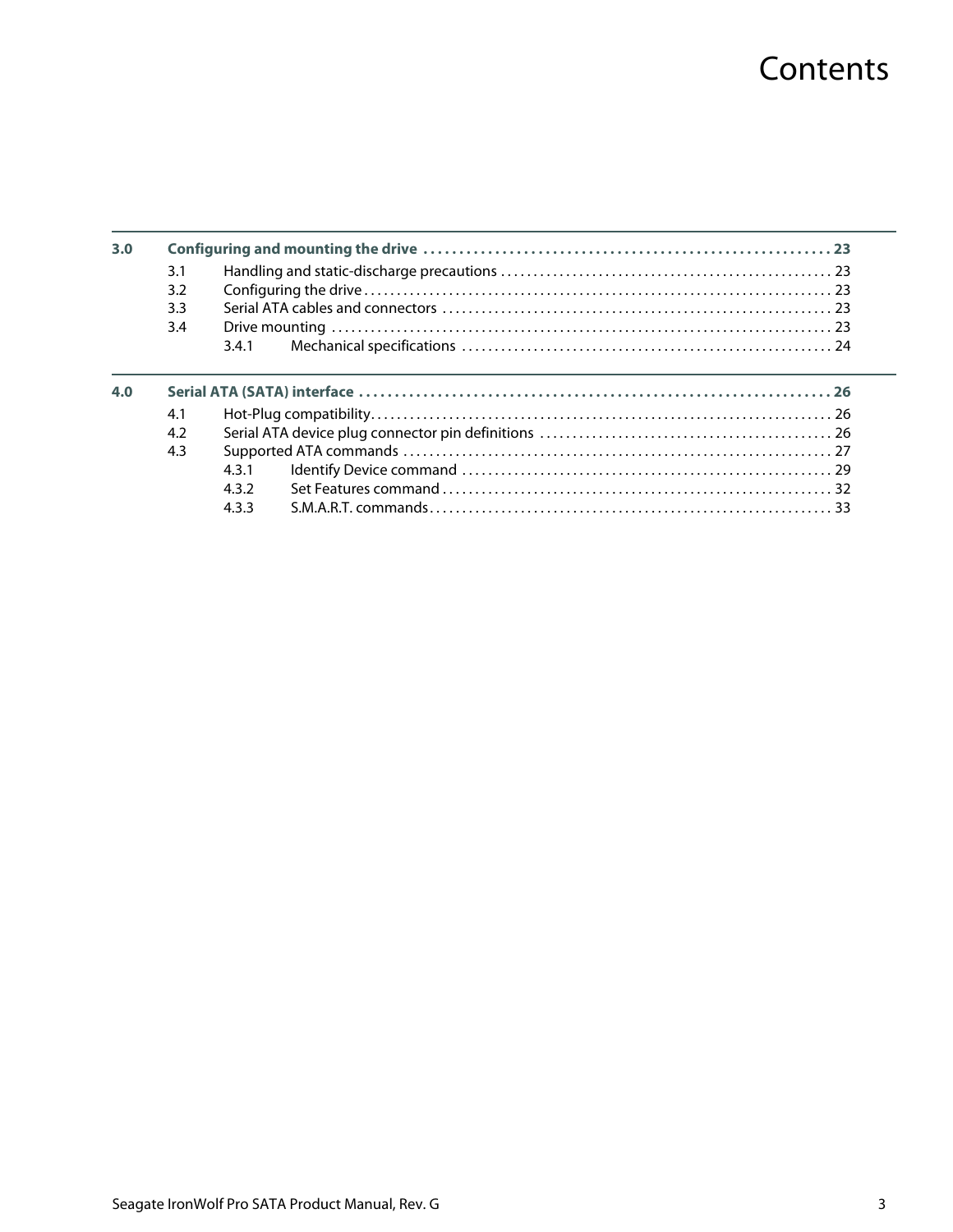# Seagate® Technology Support Services

<span id="page-4-0"></span>For Seagate Product Support, visit:<https://www.seagate.com/support> For Seagate Compliance, Safety, and Disposal, visit: <https://www.seagate.com/support> [For Firmware Download and Tools Download for Secure Erase, visit:](https://www.seagate.com/support/downloads/) https://www.seagate.com/support/downloads/ For information regarding online support and services, visit:<http://www.seagate.com/contacts/> [For information regarding Warranty Support, visit: h](http://www.seagate.com/support/warranty-and-replacements/)ttp://www.seagate.com/support/warranty-and-replacements/ For information regarding data recovery services, visit: [http://www.seagate.com/services-software/recover/](http://www.seagate.com/services-software/seagate-recovery-services/recover/) [For Seagate OEM and Distribution partner and Seagate reseller portal, visit:](http://www.seagate.com/partners) http://www.seagate.com/partners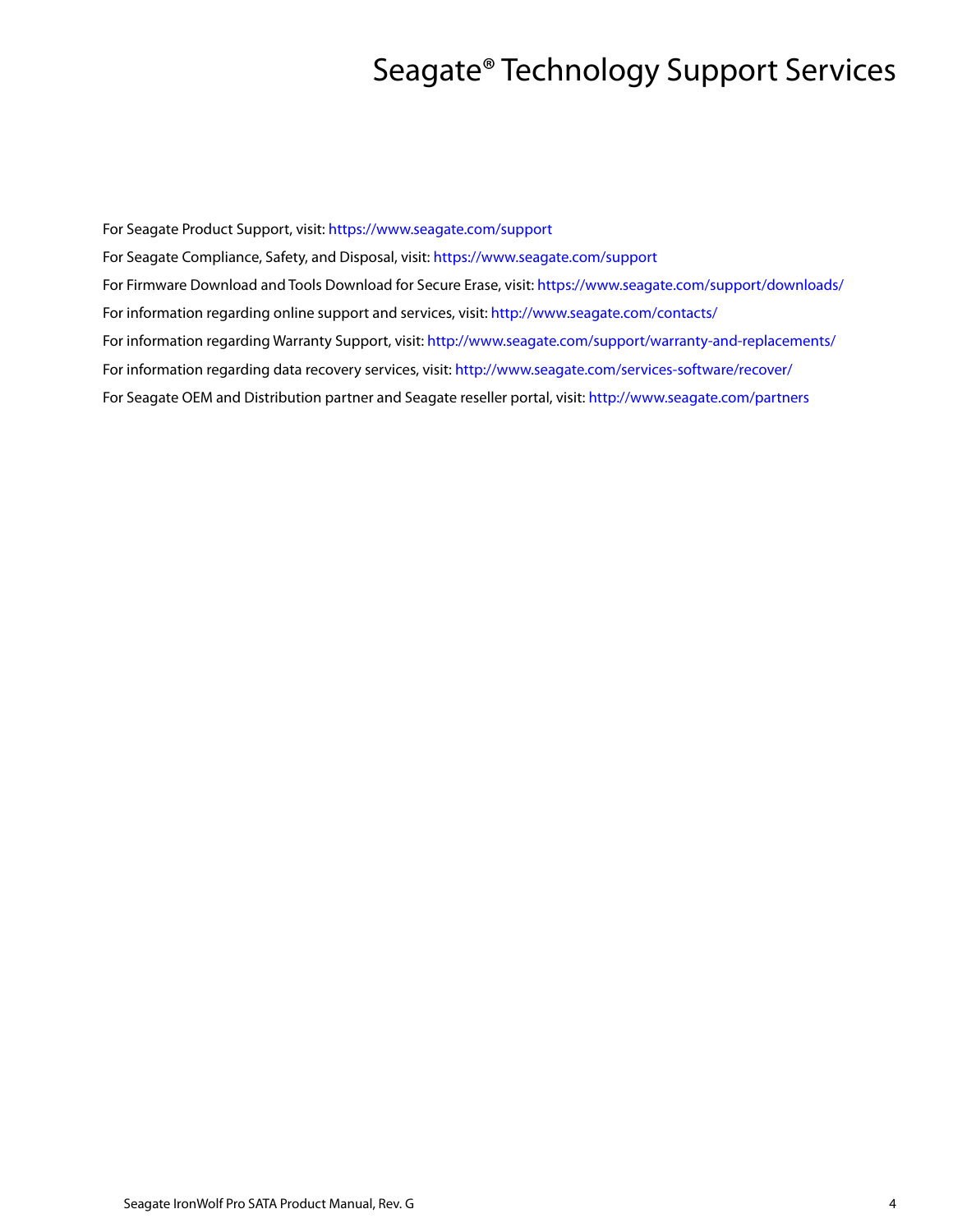## <span id="page-5-0"></span>**1.0 Introduction**

This manual describes the functional, mechanical and interface specifications for the following: Seagate® IronWolf® Pro Serial ATA model drives:

| <b>5xxE Standard models</b> |             |  |  |
|-----------------------------|-------------|--|--|
| ST8000NF001                 | ST4000NF001 |  |  |
| ST6000NE000                 |             |  |  |

These drives provide the following key features:

- 7200 RPM spindle speed.
- Full-track multiple-sector transfer capability without local processor intervention.
- High instantaneous (burst) data-transfer rates (up to 600MB per second).
- Native Command Queuing with command ordering to increase performance in demanding applications.
- Perpendicular recording technology provides the drives with increased areal density.
- PowerChoice™ for selectable power savings
- SeaTools™ diagnostic software performs a drive self-test that eliminates unnecessary drive returns.
- State-of-the-art cache and on-the-fly error-correction algorithms.
- Support for S.M.A.R.T. drive monitoring and reporting.
- Supports latching SATA cables and connectors.
- Tarnish-resistant components to help protect drive from environmental elements, increasing field reliability.
- Worldwide Name (WWN) capability uniquely identifies the drive.

**Note** Seagate recommends validating the configuration with the selected HBA/ RAID controller manufacturer to ensure use of full capacity is supported.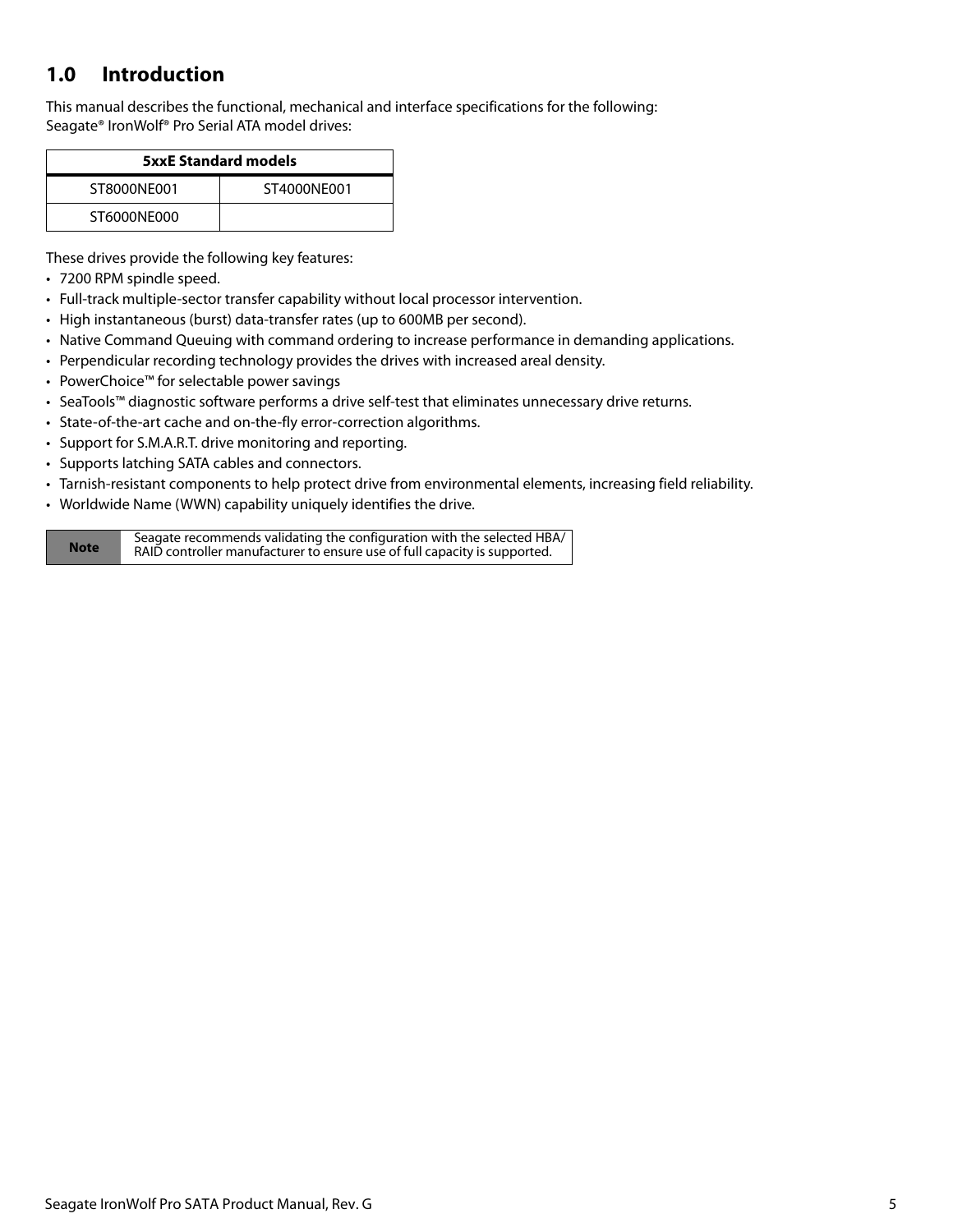### <span id="page-6-0"></span>**1.1 About the Serial ATA interface**

The Serial ATA interface provides several advantages over the traditional (parallel) ATA interface. The primary advantages include:

- Easy installation and configuration with true plug-and-play connectivity. It is not necessary to set any jumpers or other configuration options.
- Thinner and more flexible cabling for improved enclosure airflow and ease of installation.
- Scalability to higher performance levels.

In addition, Serial ATA makes the transition from parallel ATA easy by providing legacy software support. Serial ATA was designed to allow users to install a Serial ATA host adapter and Serial ATA disk drive in the current system and expect all of the existing applications to work as normal.

The Serial ATA interface connects each disk drive in a point-to-point configuration with the Serial ATA host adapter. There is no master/slave relationship with Serial ATA devices like there is with parallel ATA. If two drives are attached on one Serial ATA host adapter, the host operating system views the two devices as if they were both "masters" on two separate ports. This essentially means both drives behave as if they are Device 0 (master) devices.

**Note** The host adapter may, optionally, emulate a master/slave environment to host software where two devices on separate Serial ATA ports are represented to host software as a Device 0 (master) and Device 1 (slave) accessed at the same set of host bus addresses. A host adapter that emulates a master/ slave environment manages two sets of shadow registers. This is not a typical Serial ATA environment.

The Serial ATA host adapter and drive share the function of emulating parallel ATA device behavior to provide backward compatibility with existing host systems and software. The Command and Control Block registers, PIO and DMA data transfers, resets, and interrupts are all emulated.

The Serial ATA host adapter contains a set of registers that shadow the contents of the traditional device registers, referred to as the Shadow Register Block. All Serial ATA devices behave like Device 0 devices. For additional information about how Serial ATA emulates parallel ATA, refer to the "Serial ATA: High Speed Serialized AT Attachment" specification. The specification can be downloaded from [www.serialata.or](http://www.serialata.org)g.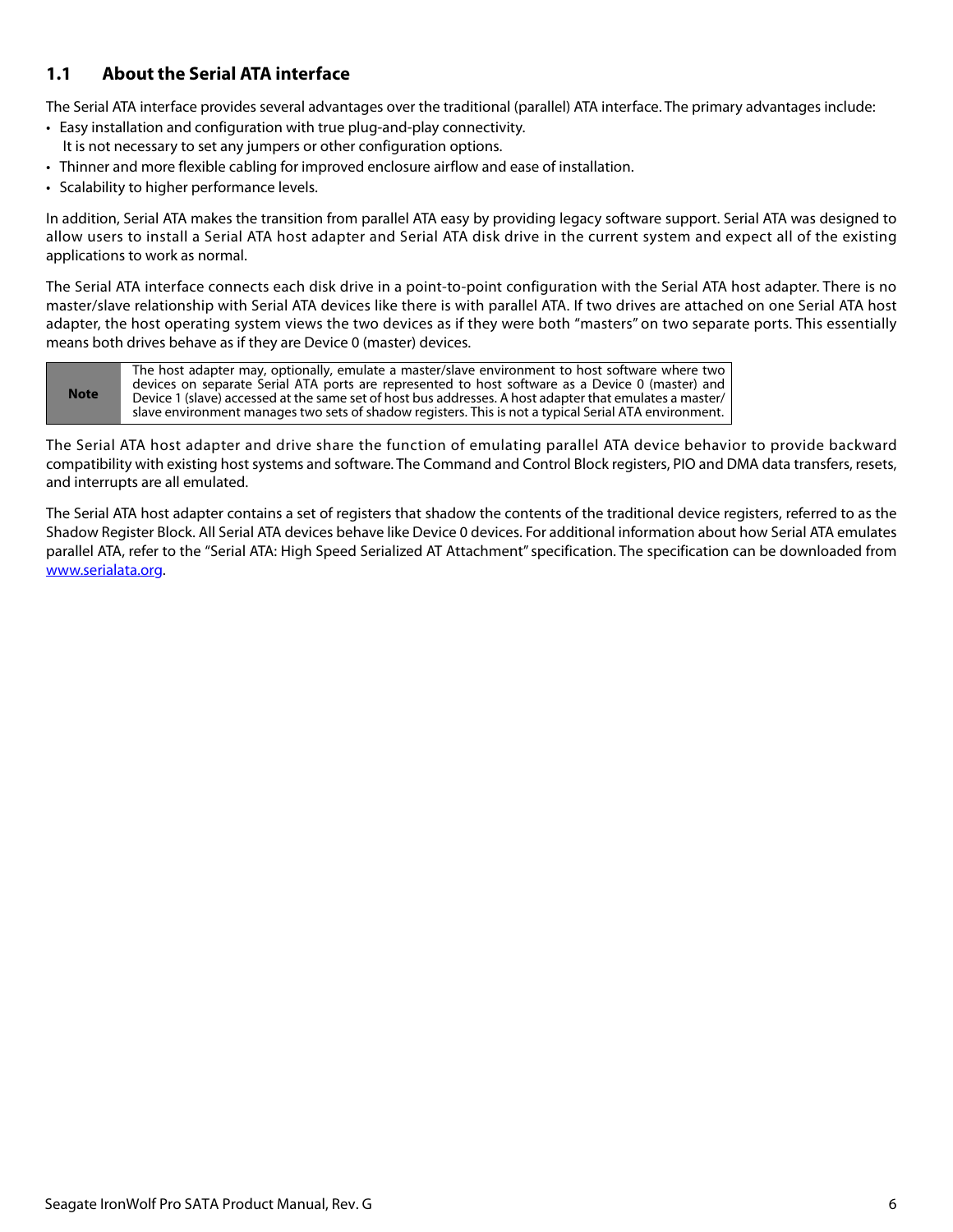## <span id="page-7-0"></span>**2.0 Drive specifications**

Unless otherwise noted, all specifications are measured under ambient conditions, at 25°C, and nominal power. For convenience, the phrases the drive and this drive are used throughout this manual to indicate the following drive models:

| <b>5xxE Standard models</b> |  |  |  |
|-----------------------------|--|--|--|
| ST8000NF001<br>ST4000NF001  |  |  |  |
| ST6000NF000                 |  |  |  |

### <span id="page-7-1"></span>**2.1 Specification summary tables**

The specifications listed in the following tables are for quick reference. For details on specification measurement or definition, see the appropriate section of this manual.

### *Table 1 Drive specifications summary*

| <b>Drive specification</b>                    | <b>ST8000NE001</b>                                              | <b>ST6000NE000</b> |                                                     | ST4000NE001     |  |
|-----------------------------------------------|-----------------------------------------------------------------|--------------------|-----------------------------------------------------|-----------------|--|
| Formatted (512 bytes/sector)#                 | 8TB                                                             | 6TB                |                                                     | 4TB             |  |
| <b>Guaranteed sectors</b>                     | (see Section 2.2)                                               |                    |                                                     |                 |  |
| Heads                                         | 10                                                              | 10                 | 8                                                   | 6               |  |
| <b>Discs</b>                                  | 5                                                               | 5                  | 4                                                   | 3               |  |
| Bytes per logical sector                      |                                                                 |                    | 512                                                 |                 |  |
| Bytes per physical sector                     |                                                                 |                    | 4096                                                |                 |  |
| Recording density, KBPI (Kb/in max)           |                                                                 |                    | 2509                                                |                 |  |
| Track density, KTPI (ktracks/in, 0 skew)      |                                                                 |                    | 371                                                 |                 |  |
| Areal density, $(Gb/in^2, @ 0$ skew mid-disk) |                                                                 |                    | 930                                                 |                 |  |
| Spindle speed (RPM)                           |                                                                 |                    | 7200                                                |                 |  |
| Internal data transfer rate (Mb/s max)        |                                                                 |                    | 2850                                                |                 |  |
| Sustained data transfer rate OD (MiB/s max)   |                                                                 |                    | 200<br>(214 MB/s max)                               |                 |  |
| I/O data-transfer rate (MB/s max)             | 600                                                             |                    |                                                     |                 |  |
| ATA data-transfer modes supported             | PIO modes 0-4<br>Multiword DMA modes 0-2<br>Ultra DMA modes 0-6 |                    |                                                     |                 |  |
| Cache buffer                                  | 256MB (262,144KB)                                               |                    |                                                     |                 |  |
| Weight: (maximum)                             | 716g (1.557 lb)                                                 |                    |                                                     | 649g (1.431 lb) |  |
| Average latency                               | 4.16ms                                                          |                    |                                                     |                 |  |
| Power-on to ready (sec) (typ/max)             | 23/30                                                           |                    |                                                     |                 |  |
| Standby to ready (sec) (typ/max)              | 23/30                                                           |                    |                                                     |                 |  |
| Startup current (typical) 12V (peak)          | 2.0A                                                            |                    |                                                     |                 |  |
| Voltage tolerance (including noise)           | $5V \pm 5%$<br>$12V \pm 10%$                                    |                    |                                                     |                 |  |
| Non-Operating temperature                     | -40° to 70°C (Ambient Temperature, see sections 2.6.1 and 2.11) |                    |                                                     |                 |  |
| Operating temperature*                        | 5° to 60°C (Drive Reported Temperature)                         |                    |                                                     |                 |  |
| Temperature gradient (°C per hour max)        | 20°C (operating)<br>20°C (nonoperating)                         |                    |                                                     |                 |  |
| Relative humidity*                            | 5% to 95% (operating)<br>5% to 95% (nonoperating)               |                    |                                                     |                 |  |
| Relative humidity gradient                    | 20% per hour max                                                |                    |                                                     |                 |  |
| Altitude, operating                           |                                                                 |                    | -304.8 m to 3,048 m<br>$(-1000$ ft to $10,000+$ ft) |                 |  |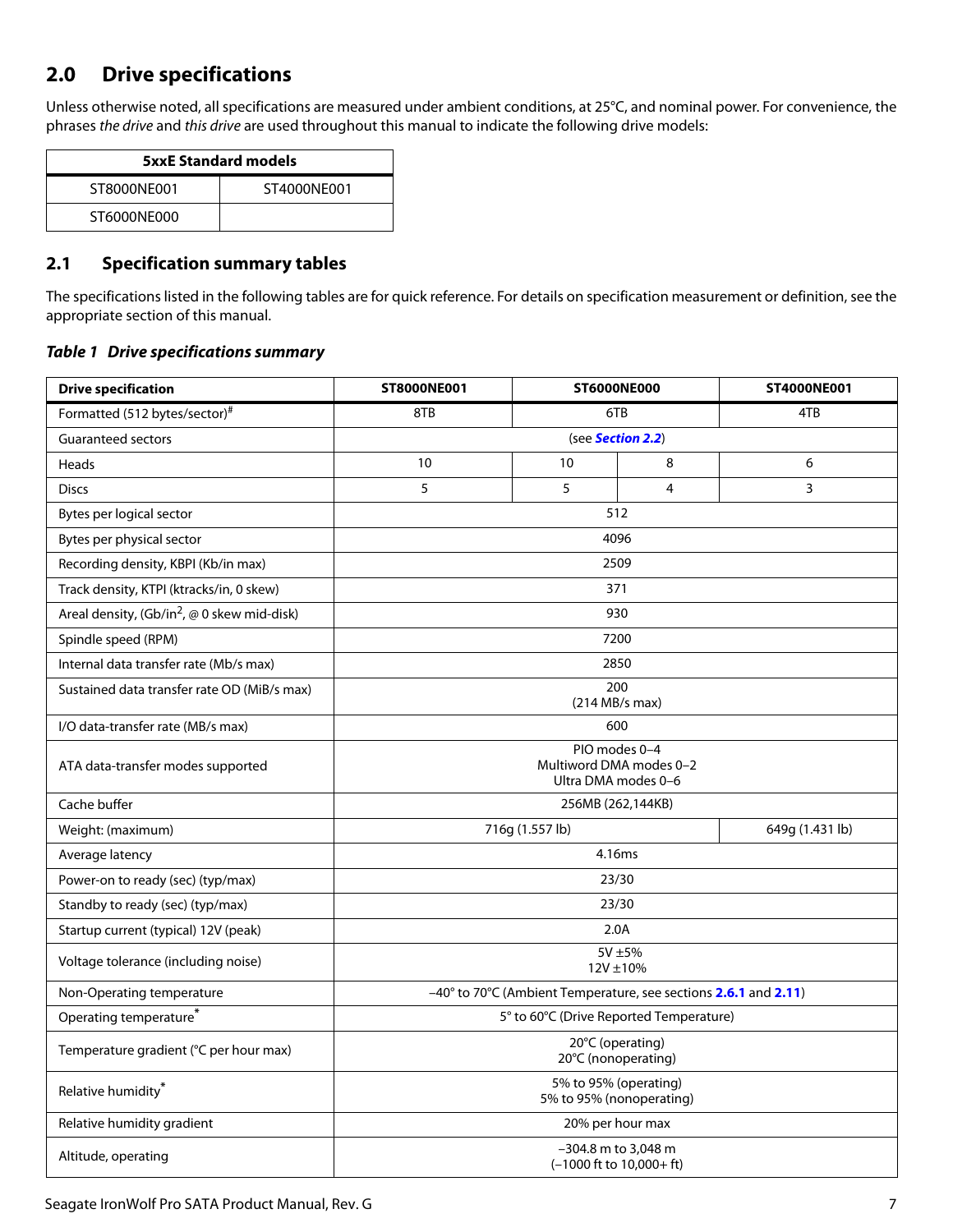| <b>Drive specification</b>                                              | ST8000NE001                                                                                                                                                                                                                                                                                                                                                                                                                           | <b>ST6000NE000</b>                  | ST4000NE001 |  |  |
|-------------------------------------------------------------------------|---------------------------------------------------------------------------------------------------------------------------------------------------------------------------------------------------------------------------------------------------------------------------------------------------------------------------------------------------------------------------------------------------------------------------------------|-------------------------------------|-------------|--|--|
| Altitude, nonoperating<br>(below mean sea level, max)                   | -304.8 m to 12,192 m<br>$(-1000 \text{ ft to } 40,000 + \text{ ft})$                                                                                                                                                                                                                                                                                                                                                                  |                                     |             |  |  |
| Operational Shock (max at 2 ms - typical)                               |                                                                                                                                                                                                                                                                                                                                                                                                                                       | Read 70 Gs / Write 40 Gs            |             |  |  |
| Non-Operational Shock (max at 2 ms - typical)                           |                                                                                                                                                                                                                                                                                                                                                                                                                                       | 300 Gs                              |             |  |  |
| Vibration, operating                                                    | $5 - 22$ Hz:<br>0.25 Gs, Limited displacement<br>22-350 Hz: 0.50 Gs<br>350-500 Hz: 0.25 Gs                                                                                                                                                                                                                                                                                                                                            |                                     |             |  |  |
| Operation Rotational vibration                                          |                                                                                                                                                                                                                                                                                                                                                                                                                                       | 20-1500Hz: 12.5 rads/s <sup>2</sup> |             |  |  |
| Vibration, nonoperating                                                 |                                                                                                                                                                                                                                                                                                                                                                                                                                       | 10-500 Hz: 5.0 Grms ref             |             |  |  |
| Drive acoustics, sound power (bels)                                     |                                                                                                                                                                                                                                                                                                                                                                                                                                       |                                     |             |  |  |
| Idle                                                                    | 2.8 (typical)<br>$3.0$ (max)<br>During periods of drive idle, some offline activity may occur according to the<br>SMART specification, which may increase acoustic and power to operational levels.                                                                                                                                                                                                                                   |                                     |             |  |  |
| Performance seek                                                        | 3.2 (typical)<br>$3.4$ (max)                                                                                                                                                                                                                                                                                                                                                                                                          |                                     |             |  |  |
| Nonrecoverable read errors                                              | 1 sector per 10 <sup>15</sup> bits read                                                                                                                                                                                                                                                                                                                                                                                               |                                     |             |  |  |
| Annualized Failure Rate (AFR)*                                          | 0.73% based on 8760 POH                                                                                                                                                                                                                                                                                                                                                                                                               |                                     |             |  |  |
| Maximum Rated Workload <sup>*</sup>                                     | Maximum rate of <300TB/year<br>Workloads exceeding the annualized rate may degrade the drive MTBF and impact product<br>reliability. The Annualized Workload Rate is in units of TB per year, or TB per 8760 power on<br>hours. Workload Rate = TB transferred * (8760 / recorded power on hours).                                                                                                                                    |                                     |             |  |  |
| Warranty                                                                | To determine the warranty for a specific drive, use a web browser to access the following web<br>page: http://www.seagate.com/support/warranty-and-replacements/.<br>From this page, click on the "Is my Drive under Warranty" link. The following are required to<br>be provided: the drive serial number, model number (or part number) and country of<br>purchase. The system will display the warranty information for the drive. |                                     |             |  |  |
| Load-unload cycles (command controlled)                                 | 600,000                                                                                                                                                                                                                                                                                                                                                                                                                               |                                     |             |  |  |
| Supports Hotplug operation per<br>Serial ATA Revision 3.3 specification | Yes                                                                                                                                                                                                                                                                                                                                                                                                                                   |                                     |             |  |  |

# One GB equals one billion bytes when referring to hard drive capacity. Accessible capacity may vary depending on operating environment and formatting.

<span id="page-8-0"></span>\* See **[Section 2.11, "Reliability"](#page-18-0)** for rated MTBF device operating condition requirements.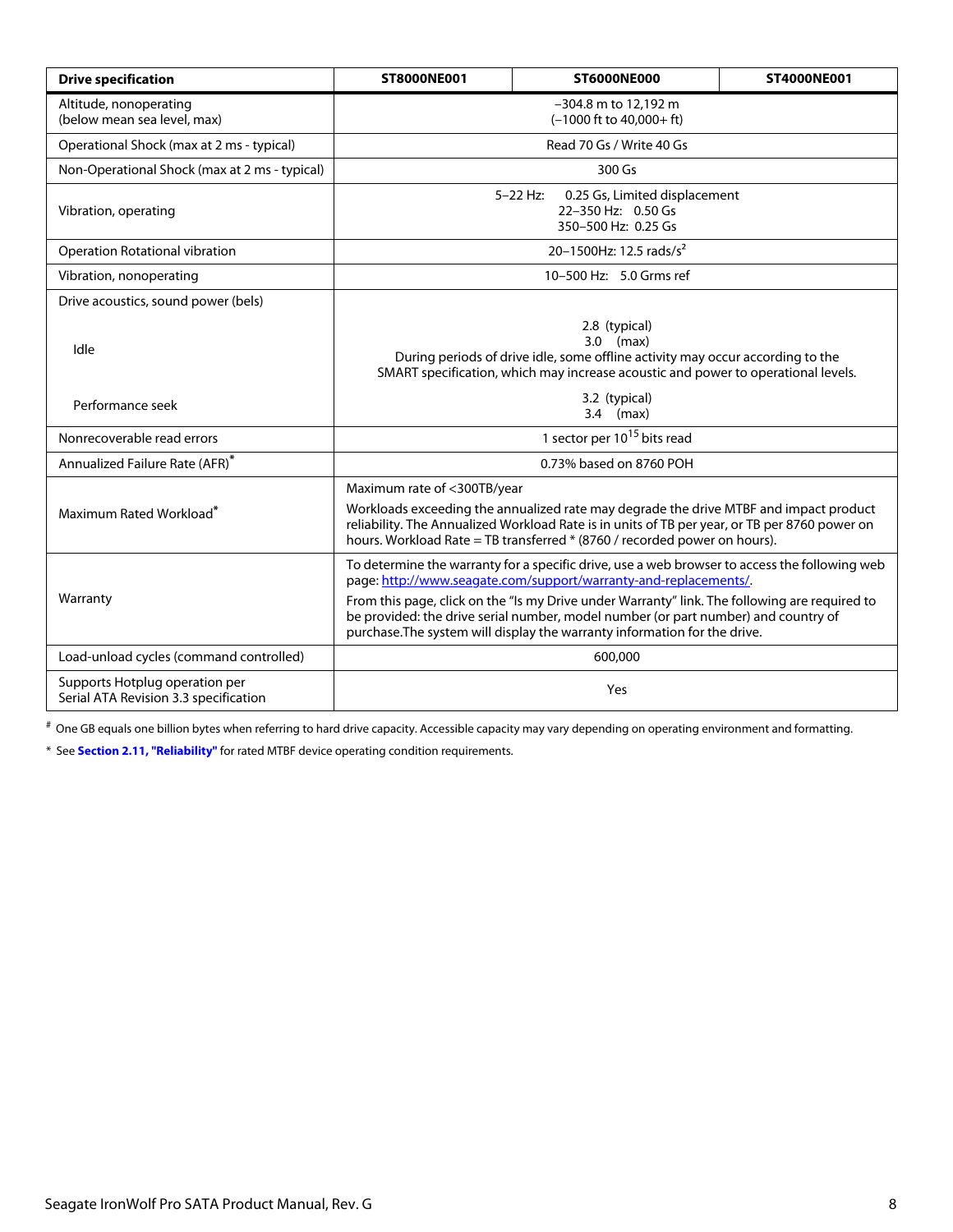### <span id="page-9-0"></span>**2.2 Formatted capacity**

| ST models   | <b>Formatted capacity*</b><br><b>Guaranteed sectors</b> |                | <b>Bytes per logical sector</b> |
|-------------|---------------------------------------------------------|----------------|---------------------------------|
| ST8000NE001 | 8TB                                                     | 15,628,053,168 |                                 |
| ST6000NE000 | 6TB                                                     | 11,721,045,168 | 512                             |
| ST4000NE001 | 4TB                                                     | 7,814,037,168  |                                 |

\* One GB equals one billion bytes when referring to hard drive capacity. Accessible capacity may vary depending on operating environment and formatting.

### <span id="page-9-1"></span>**2.2.1 LBA mode**

When addressing these drives in LBA mode, all blocks (sectors) are consecutively numbered from 0 to  $n-1$ , where n is the number of guaranteed sectors as defined above.

See **[Section 4.3.1, "Identify Device command"](#page-29-0)** (words 60-61 and 100-103) for additional information about 48-bit addressing support of drives with capacities over 137GB.

### <span id="page-9-2"></span>**2.3 Recording and interface technology**

|                                                               | 8TB, 6TB & 4TB         |
|---------------------------------------------------------------|------------------------|
| Interface                                                     | Serial ATA (SATA)      |
| Recording method                                              | Perpendicular          |
| Recording density, KBPI (Kb/in max)                           | 2509                   |
| Track density, KTPI (ktracks/in, 0 Skew)                      | 371                    |
| Areal density (Gb/in <sup>2</sup> , $\omega$ 0 skew mid-disk) | 930                    |
| Spindle speed (RPM) $(\pm 0.2\%)$                             | 7200                   |
| Internal data transfer rate (Mb/s max)                        | 2850                   |
| Sustained data transfer rate (MiB/s max)                      | 200 (214 MB/s max)     |
| I/O data-transfer rate (MB/s max)                             | 600 (Ultra DMA mode 5) |

### <span id="page-9-3"></span>**2.4 Start/stop times**

| Power-on to Ready (sec) (typ/max) | 23/30 |
|-----------------------------------|-------|
| Standby to Ready (sec) (typ/max)  | 23/30 |
| Ready to spindle stop (sec) (max) | 23    |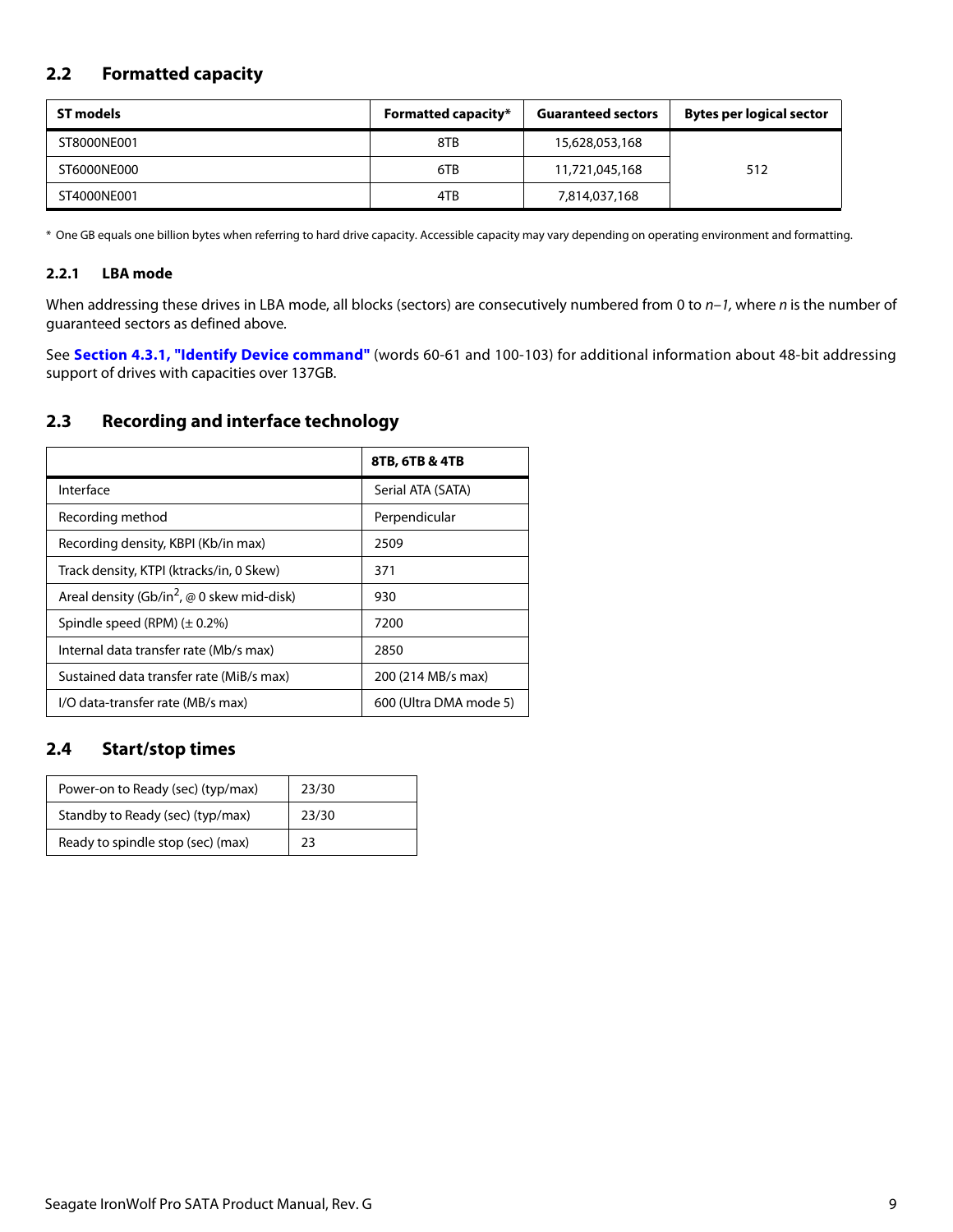### <span id="page-10-0"></span>**2.5 Power specifications**

The drive receives DC power (+5V or +12V) through a native SATA power connector. See **[Figure 3 on page 23](#page-23-5)**.

### <span id="page-10-1"></span>**2.5.1 Power consumption**

Power requirements for the drives are listed in **[Table 2](#page-10-2)** through **[Table 3](#page-11-0)**. Typical power measurements are based on an average of drives tested, under nominal conditions, using 5.0V and 12.0V input voltage at 25°C ambient temperature.

### <span id="page-10-2"></span>*Table 2 DC power requirements (8TB & 6TB)*

|                                                    | 6.0Gb mode |        |              |
|----------------------------------------------------|------------|--------|--------------|
| <b>Voltage</b>                                     | $+5V$      | $+12V$ | <b>Watts</b> |
| <b>Regulation</b>                                  |            | ± 5%   |              |
| Avg Idle Current*                                  | 0.227      | 0.497  | 7.06         |
| <b>Advanced Idle Current *</b>                     |            |        |              |
| Idle_A                                             | 0.226      | 0.497  | 7.06         |
| Idle_B                                             | 0.173      | 0.426  | 5.90         |
| Idle_C                                             | 0.166      | 0.226  | 3.53         |
| Standby                                            | 0.158      | 0.01   | 0.86         |
| <b>Maximum Start Current</b>                       |            |        |              |
| DC (peak DC)                                       | 0.702      | 1.65   | 23.34        |
| AC (Peak DC)                                       | 0.968      | 1.96   |              |
| Operating current (random read 4K16Q)              |            |        |              |
| <b>Typical DC</b>                                  | 0.393      | 0.705  | 10.36        |
| Maximum DC                                         | 0.396      | 0.717  |              |
| Maximum DC (peak)                                  | 0.11       | 2.25   |              |
| <b>Operating current (random write 4K16Q)</b>      |            |        |              |
| <b>Typical DC</b>                                  | 0.27       | 0.798  | 10.86        |
| Maximum DC                                         | 0.27       | 0.805  |              |
| Maximum DC (peak)                                  | 0.636      | 2.24   |              |
| <b>Operating current (sequential read 64K16Q)</b>  |            |        |              |
| <b>Typical DC</b>                                  | 0.696      | 0.544  | 9.94         |
| Maximum DC                                         | 0.701      | 0.546  |              |
| Maximum DC (peak)                                  | 1.23       | 1.82   |              |
| <b>Operating current (sequential write 64K16Q)</b> |            |        |              |
| <b>Typical DC</b>                                  | 0.593      | 0.539  | 9.37         |
| Maximum DC                                         | 0.593      | 0.539  |              |
| Maximum DC (peak)                                  | 0.704      | 0.853  |              |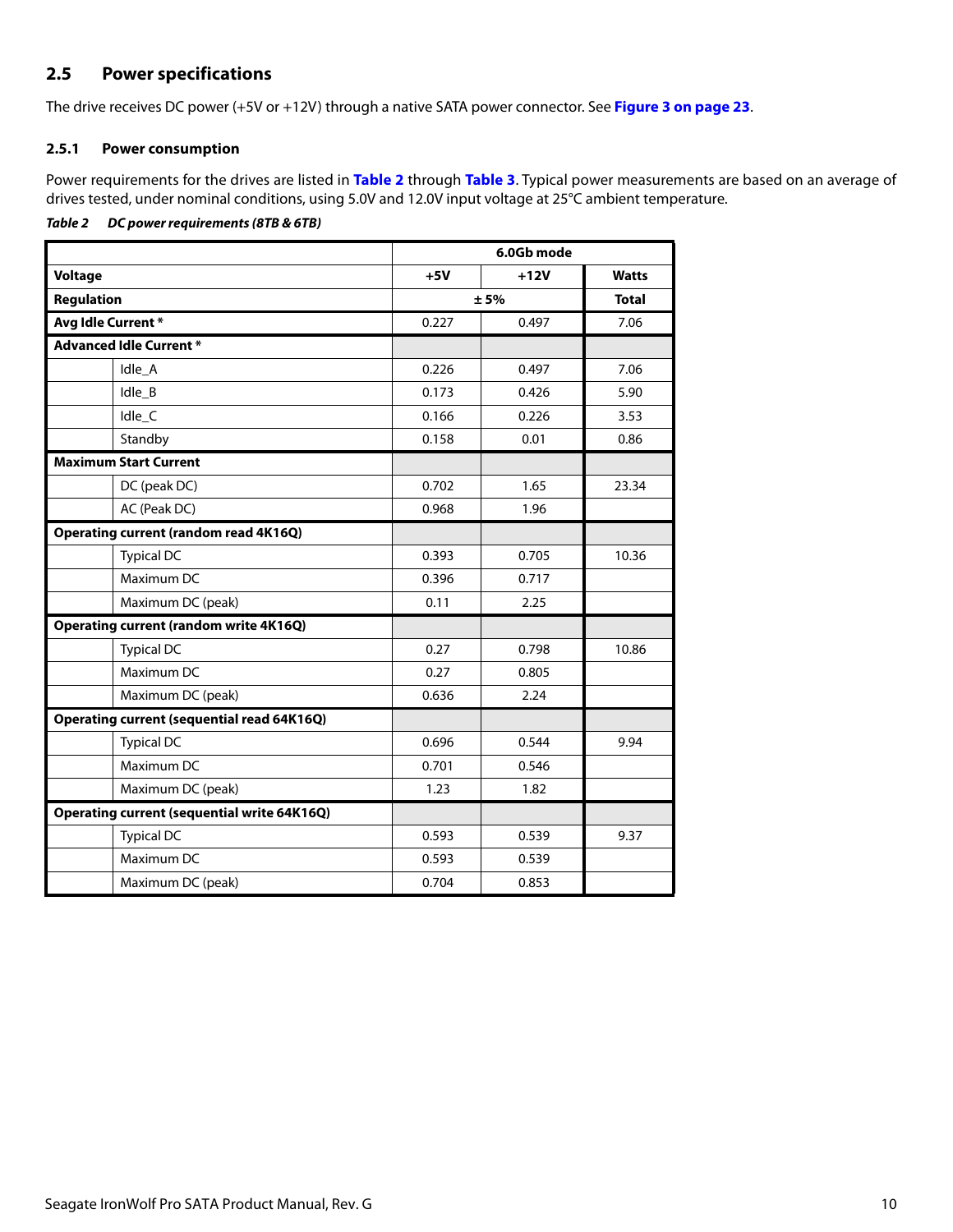### <span id="page-11-0"></span>*Table 3 DC power requirements (4TB)*

|                                                    | 6.0Gb mode |        |              |
|----------------------------------------------------|------------|--------|--------------|
| <b>Voltage</b>                                     | $+5V$      | $+12V$ | <b>Watts</b> |
| <b>Regulation</b>                                  |            | ± 5%   | <b>Total</b> |
| Avg Idle Current*                                  | 0.237      | 0.356  | 5.43         |
| <b>Advanced Idle Current *</b>                     |            |        |              |
| Idle_A                                             | 0.238      | 0.36   | 5.48         |
| Idle B                                             | 0.185      | 0.304  | 4.56         |
| Idle_C                                             | 0.179      | 0.083  | 1.89         |
| Standby                                            | 0.17       | 0.01   | 0.98         |
| <b>Maximum Start Current</b>                       |            |        |              |
| DC (peak DC)                                       | 0.702      | 1.65   | 23.34        |
| AC (Peak DC)                                       | 0.968      | 1.96   |              |
| <b>Operating current (random read 4K16Q)</b>       |            |        |              |
| <b>Typical DC</b>                                  | 0.393      | 0.705  | 10.36        |
| Maximum DC                                         | 0.396      | 0.717  |              |
| Maximum DC (peak)                                  | 0.11       | 2.25   |              |
| <b>Operating current (random write 4K16Q)</b>      |            |        |              |
| <b>Typical DC</b>                                  | 0.27       | 0.798  | 10.86        |
| Maximum DC                                         | 0.27       | 0.805  |              |
| Maximum DC (peak)                                  | 0.636      | 2.24   |              |
| <b>Operating current (sequential read 64K16Q)</b>  |            |        |              |
| <b>Typical DC</b>                                  | 0.696      | 0.544  | 9.94         |
| Maximum DC                                         | 0.701      | 0.546  |              |
| Maximum DC (peak)                                  | 1.23       | 1.82   |              |
| <b>Operating current (sequential write 64K16Q)</b> |            |        |              |
| <b>Typical DC</b>                                  | 0.593      | 0.539  | 9.37         |
| Maximum DC                                         | 0.593      | 0.539  |              |
| Maximum DC (peak)                                  | 0.704      | 0.853  |              |

\*During periods of drive idle, some offline activity may occur according to the S.M.A.R.T. specification, which may increase acoustic and power to operational levels.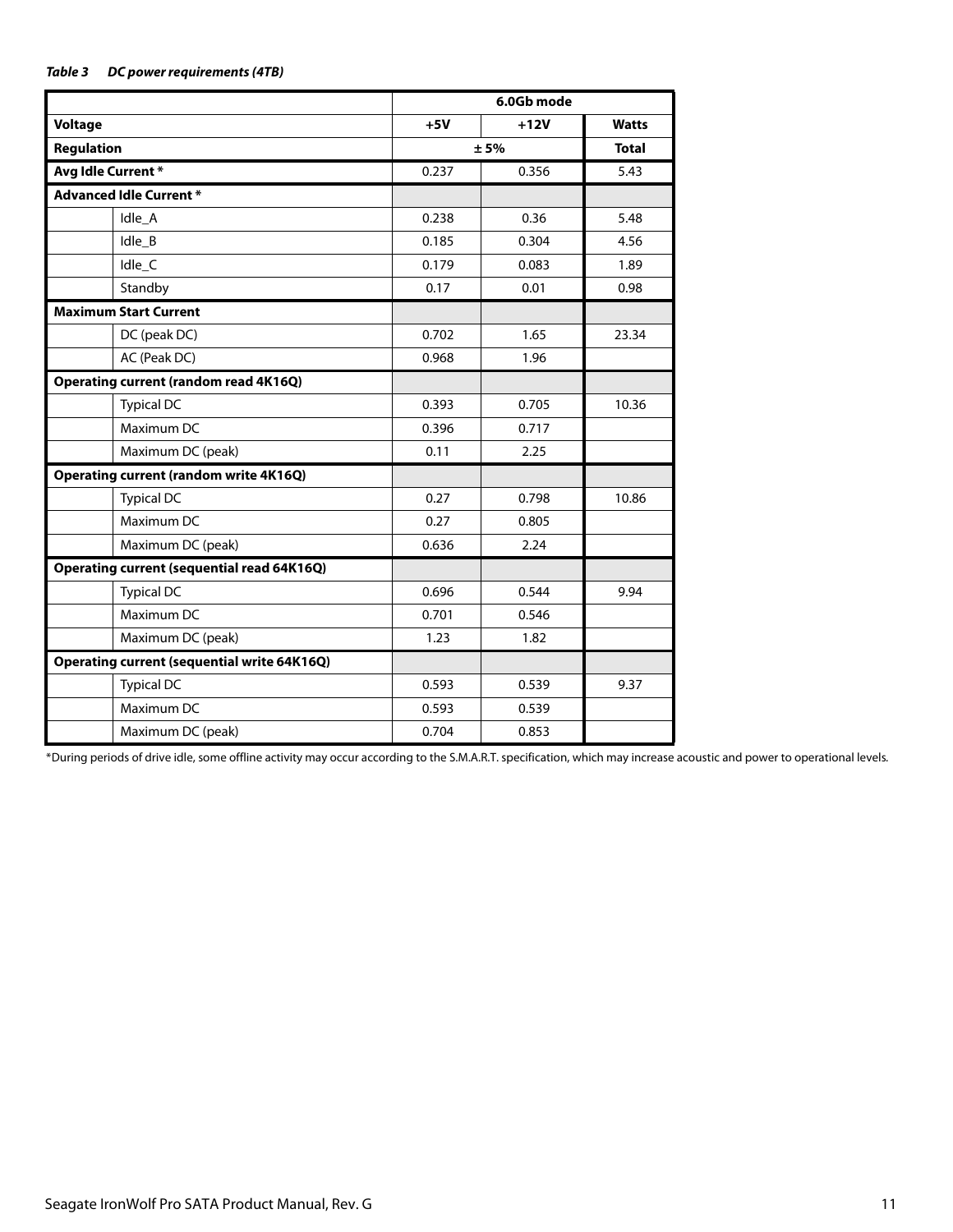### **2.5.1.1 Typical current profiles**



#### **Figure 1. 8TB & 6TB Typical 12V startup and operation current profile**



**Figure 2. 4TB Typical 12V startup and operation current profile**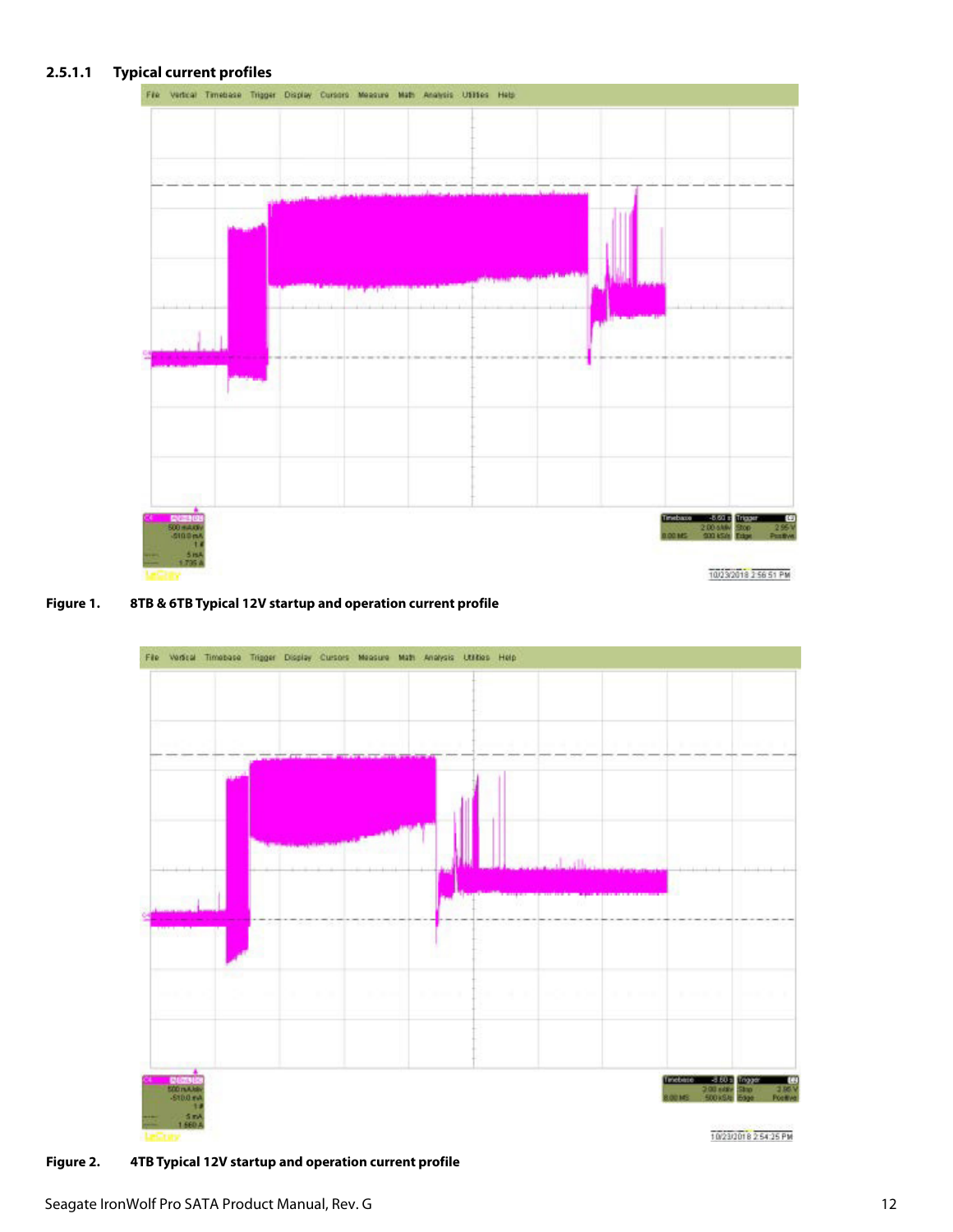### <span id="page-13-0"></span>**2.5.2 Conducted noise**

Input noise ripple is measured at the host system power supply across an equivalent 80-ohm resistive load on the +12 V line or an equivalent 15-ohm resistive load on the +5V line.

- Using 12V power, the drive is expected to operate with a maximum of 120mV peak-to-peak square-wave injected noise at up to 10MHz.
- Using 5V power, the drive is expected to operate with a maximum of 100mV peak-to-peak square-wave injected noise at up to 10MHz.

**Note** Equivalent resistance is calculated by dividing the nominal voltage by the typical RMS read/write current.

#### <span id="page-13-1"></span>**2.5.3 Voltage tolerance**

Voltage tolerance (including noise):

 $5V \pm 5\%$  12V  $\pm 10\%$ 

#### <span id="page-13-2"></span>**2.5.4 Extended Power Conditions - PowerChoice**™

Utilizing the load/unload architecture a programmable power management interface is provided to tailor systems for reduced power consumption and performance requirements.

The table below lists the supported power conditions available in PowerChoice. Power conditions are ordered from highest power consumption (and shortest recovery time) to lowest power consumption (and longest recovery time) as follows: Idle\_a power >= Idle b power >= Idle c power >= Standby z power. The further users go down in the table, the more power savings is actualized. For example, Idle b results in greater power savings than the Idle a power condition. Standby results in the greatest power savings.

| <b>Power Condition Name</b> | <b>Power Condition ID</b> | <b>Description</b>                                 |
|-----------------------------|---------------------------|----------------------------------------------------|
| Idle a                      | 81 <sub>H</sub>           | Reduced electronics                                |
| Idle b                      | 82 <sub>H</sub>           | Heads unloaded. Disks spinning at full RPM         |
| Idle c                      | 83 <sub>H</sub>           | Heads unloaded. Disks spinning at reduced RPM      |
| Standby z                   | 00 <sub>H</sub>           | Heads unloaded. Motor stopped (disks not spinning) |

Each power condition has a set of current, saved and default settings. Default settings are not modifiable. Default and saved settings persist across power-on resets. The current settings do not persist across power-on resets. At the time of manufacture, the default, saved and current settings are in the Power Conditions log match.

#### **PowerChoice is invoked using one of two methods**

- Automatic power transitions which are triggered by expiration of individual power condition timers. These timer values may be customized and enabled using the Extended Power Conditions (EPC) feature set using the standardized Set Features command interface.
- Immediate host commanded power transitions may be initiated using an EPC Set Features "Go to Power Condition" subcommand to enter any supported power condition. Legacy power commands Standby Immediate and Idle Immediate also provide a method to directly transition the drive into supported power conditions.

#### **PowerChoice exits power saving states under the following conditions**

- Any command which requires the drive to enter the PM0: Active state (media access)
- Power on reset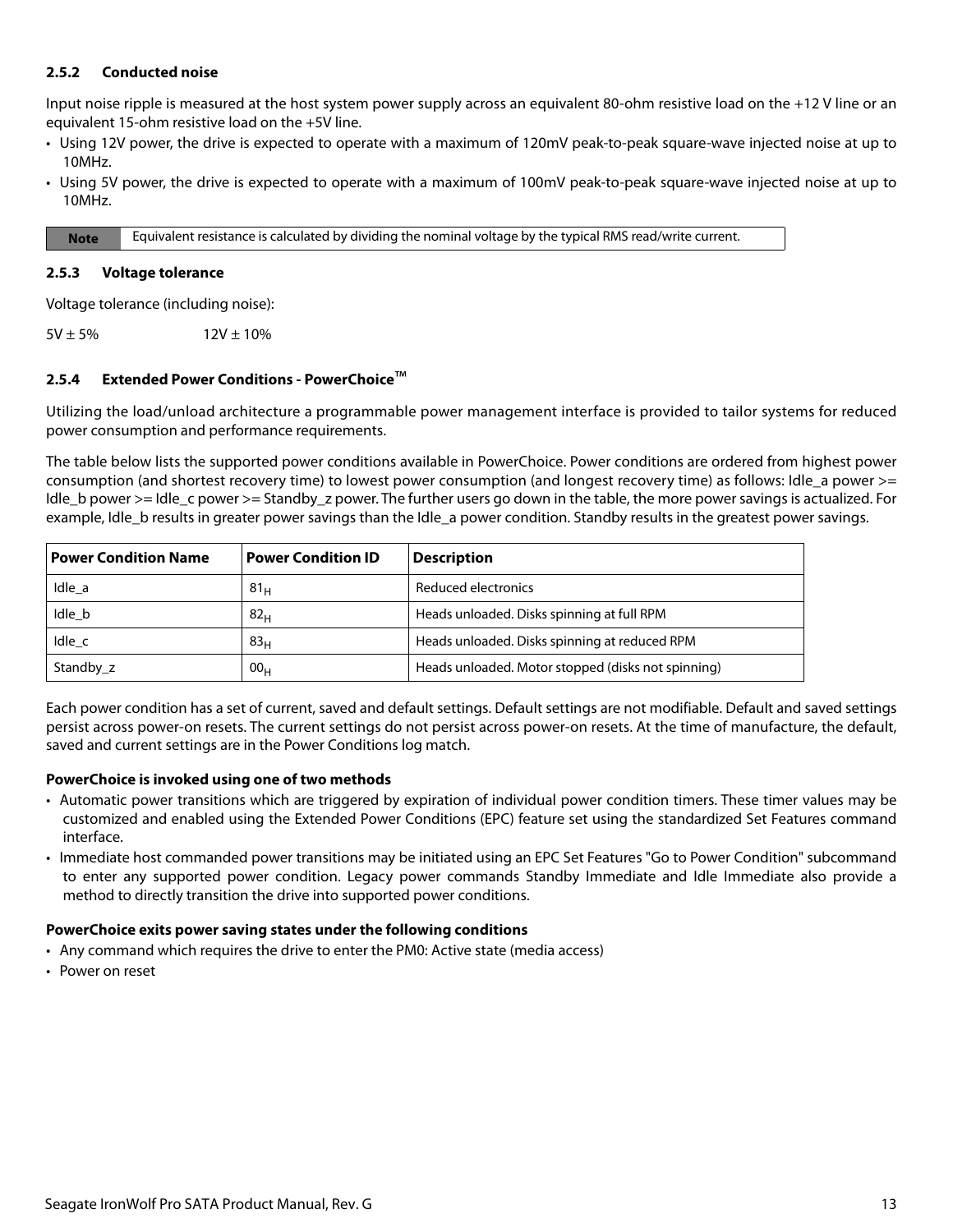#### **PowerChoice provides the following reporting methods for tracking purposes**

Check Power Mode Command

• Reports the current power state of the drive

Identify Device Command

- EPC Feature set supported flag
- EPC Feature enabled flag is set if at least one Idle power condition timer is enabled

Power Condition Log reports the following for each power condition

- Nominal recovery time from the power condition to active
- If the power condition is Supported, Changeable, and Savable
- Default enabled state, and timer value
- Saved enabled state, and timer value
- Current enabled state, and timer value

S.M.A.R.T. Read Data Reports

- Attribute 192 Emergency Retract Count
- Attribute 193 Load/Unload Cycle Count

### **PowerChoice Manufacture Default Power Condition Timer Values**

Default power condition timer values have been established to assure product reliability and data integrity. A minimum timer value threshold of two minutes ensures the appropriate amount of background drive maintenance activities occur. Attempting to set a timer values less than the specified minimum timer value threshold will result in an aborted EPC "Set Power Condition Timer" subcommand.

| <b>Power Condition Name</b> | <b>Manufacturer Default Timer Values</b> |  |
|-----------------------------|------------------------------------------|--|
| Idle a                      | 100 msec                                 |  |
| Idle b                      | 2 min                                    |  |
| Idle c                      | 4 min                                    |  |
| Standby_z                   | $15 \text{ min}$                         |  |

Setting power condition timer values less than the manufacturer specified defaults or issuing the EPC "Go to Power Condition" subcommand at a rate exceeding the default timers may limit this products reliability and data integrity.

#### **PowerChoice Supported Extended Power Condition Feature Subcommands**

| <b>EPC Subcommand</b> | <b>Description</b>                      |
|-----------------------|-----------------------------------------|
| 00 <sub>H</sub>       | <b>Restore Power Condition Settings</b> |
| $01_H$                | Go to Power Condition                   |
| 02 <sub>H</sub>       | Set Power Condition Timer               |
| 03 <sub>H</sub>       | Set Power Condition State               |
| 04 <sub>H</sub>       | Enable EPC Feature Set                  |
| 05 <sub>H</sub>       | Disable EPC Feature Set                 |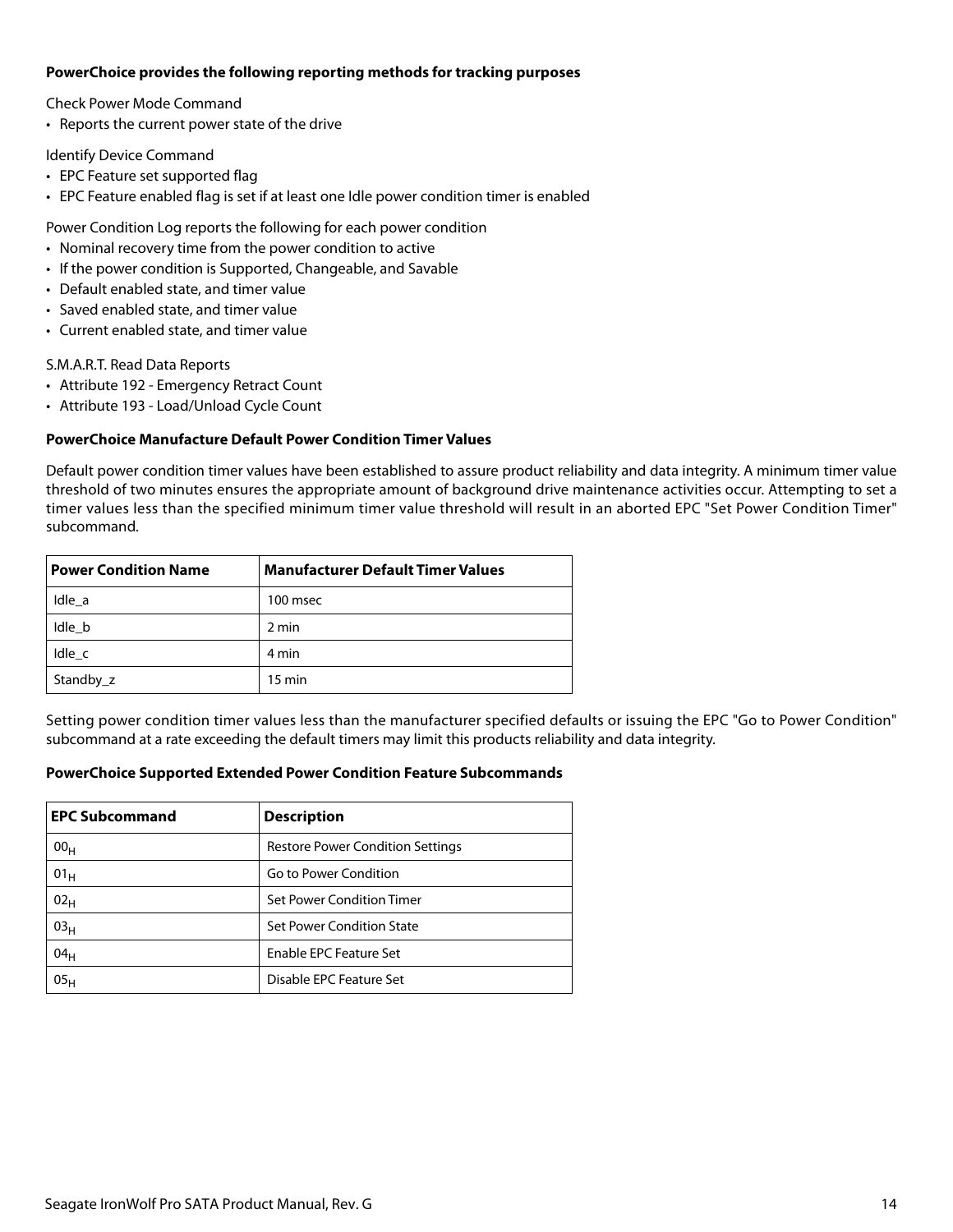### **PowerChoice Supported Extended Power Condition Identifiers**

| <b>Power Condition Identifiers</b> | <b>Power Condition Name</b>     |
|------------------------------------|---------------------------------|
| 00 <sub>H</sub>                    | Standby_z                       |
| $01 - 80_H$                        | Reserved                        |
| 81 <sub>H</sub>                    | Idle_a                          |
| 82 <sub>H</sub>                    | Idle_b                          |
| 83 <sub>H</sub>                    | Idle_c                          |
| $84 - FE_H$                        | Reserved                        |
| FF <sub>H</sub>                    | <b>All EPC Power Conditions</b> |

### <span id="page-15-0"></span>**2.6 Environmental limits**

Temperature and humidity values experienced by the drive must be such that condensation does not occur on any drive part. Altitude and atmospheric pressure specifications are referenced to a standard day at 58.7°F (14.8°C).

**Note** To maintain optimal performance drives should be run at nominal drive temperatures and humidity. See **[Section 2.11, "Reliability"](#page-18-0)** for rated MTBF device operating condition requirements.

#### <span id="page-15-1"></span>**2.6.1 Temperature**

a. Operating

41°F to 140°F (5°C to 60°C) d temperature range with a maximum temperature gradient of 36°F (20°C) per hour as reported by the drive.

The maximum allowable drive reported temperature is 140°F (60°C).

Air flow may be required to achieve consistent nominal drive temperature values (see **[Section 3.4](#page-23-4)**). To confirm that the required cooling is provided for the electronics and HDA, place the drive in its final mechanical configuration, and perform random write/read operations. After the temperatures stabilize, monitor the current drive temperature using the SMART temperature attribute 194 or Device Statistics log 04h page 5.

#### b. Non-operating

–40° to 158°F (–40° to 70°C) package ambient with a maximum gradient of 36°F (20°C) per hour. This specification assumes that the drive is packaged in the shipping container designed by Seagate for use with drive.

#### <span id="page-15-2"></span>**2.6.2 Humidity**

The values below assume that no condensation on the drive occurs. Maximum wet bulb temperature is 84.2°F (29°C).

#### **2.6.2.1 Relative humidity**

| Operating:     | 5% to 95% non-condensing relative humidity with a maximum gradient of 20% per hour. |
|----------------|-------------------------------------------------------------------------------------|
| Non-operating: | 5% to 95% non-condensing relative humidity with a maximum gradient of 20% per hour. |

### <span id="page-15-3"></span>**2.6.3 Effective Altitude (sea level)**

| Operating:     | $-304.8$ m to 3048 m (-1000 ft. to 10,000+ ft.) |
|----------------|-------------------------------------------------|
| Non-operating: | -304.8 m to 12,192 m (-1000 ft. to 40,000+ ft.) |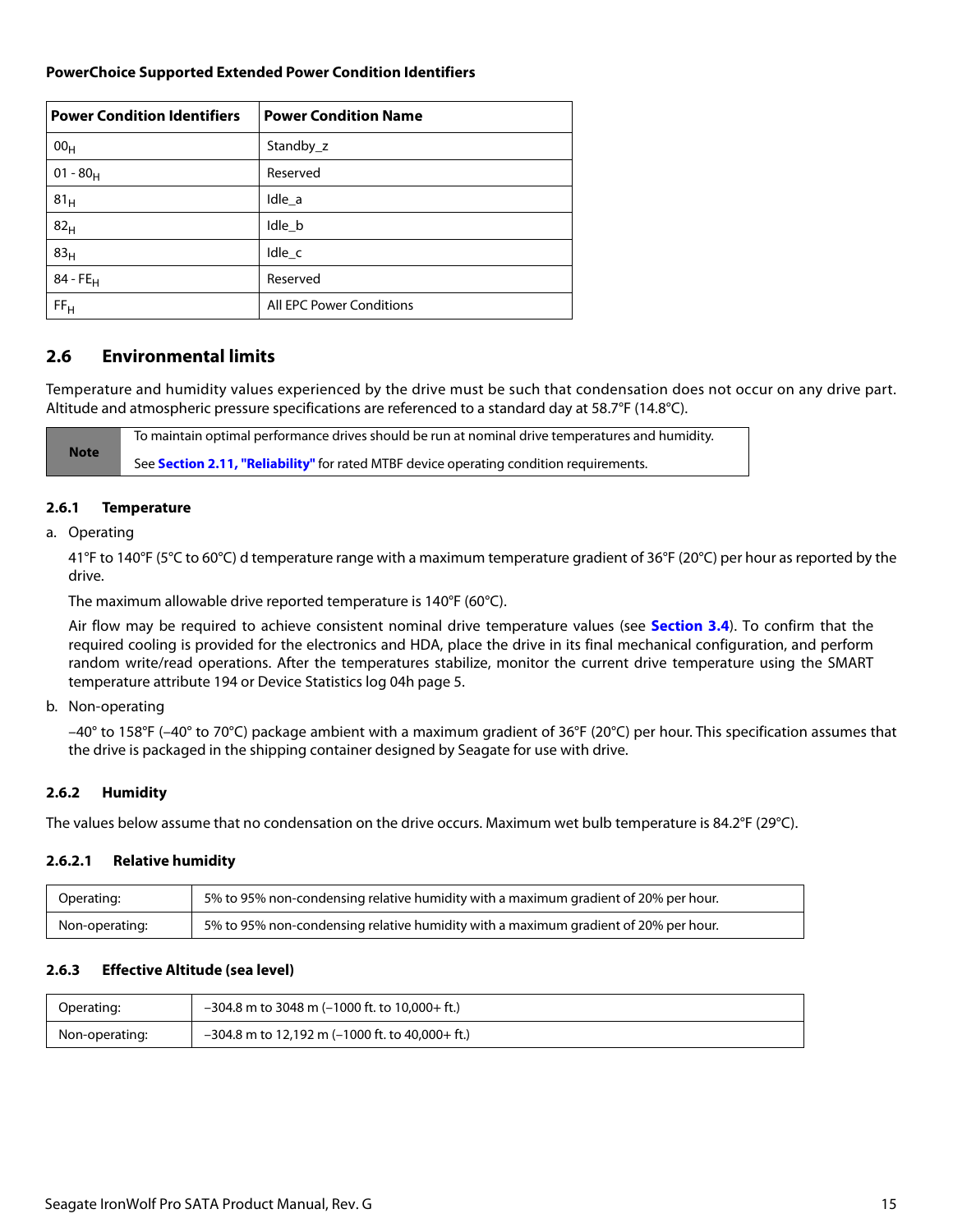### <span id="page-16-0"></span>**2.7 Shock and Vibration**

Shock and vibration measurements specified in this document are made directly on the drive itself and applied in the X, Y, and Z axis at the drive mounting point locations.

### <span id="page-16-1"></span>**2.7.1 Shock**

### a. Operating

The drive will operate without error while subjected to intermittent shock pulses not exceeding 70 Gs (read) and 40 Gs (write) at a maximum duration of 2ms.

### b. Non-operating

The drive will operate without non-recoverable errors after being subjected to shock pulses not exceeding 300g at a maximum duration of 2ms.

### <span id="page-16-2"></span>**2.7.2 Vibration**

a. Linear Random Operating Vibration

The drive will operate without non-recoverable errors while being subjected to the random power spectral density noise specified below.

| PSD of 5-500 Hz random noise at 0.70 g rms       |         |         |         |         |         |
|--------------------------------------------------|---------|---------|---------|---------|---------|
| <b>Frequency (Hz)</b><br>250<br>200<br>500<br>20 |         |         |         |         |         |
| $G^2/Hz$                                         | 0.00025 | 0.00210 | 0.00210 | 0.00020 | 0.00020 |

### b. Random Rotary Operating Vibration

The drive will exhibit greater than 90% throughput for sequential and random write operations while subjected to the shaped random power spectral density noise specified below.

| PSD Profile 20-1500 Hz at 12.5 rad/sec^2          |  |  |  |  |  |
|---------------------------------------------------|--|--|--|--|--|
| <b>Frequency (Hz)</b><br>1500<br>200<br>800<br>20 |  |  |  |  |  |
|                                                   |  |  |  |  |  |

c. Linear Random Non-Operating Vibration

The drive will not incur physical damage or have non-recoverable errors after being subjected to the power spectral density noise specified below.

| PSD Profile 2-500 Hz at 2.27 g rms |       |       |       |       |  |  |
|------------------------------------|-------|-------|-------|-------|--|--|
| Frequency(Hz) <br>500<br>100       |       |       |       |       |  |  |
| $ G^2/HZ $                         | 0.001 | 0.030 | 0.030 | 0.001 |  |  |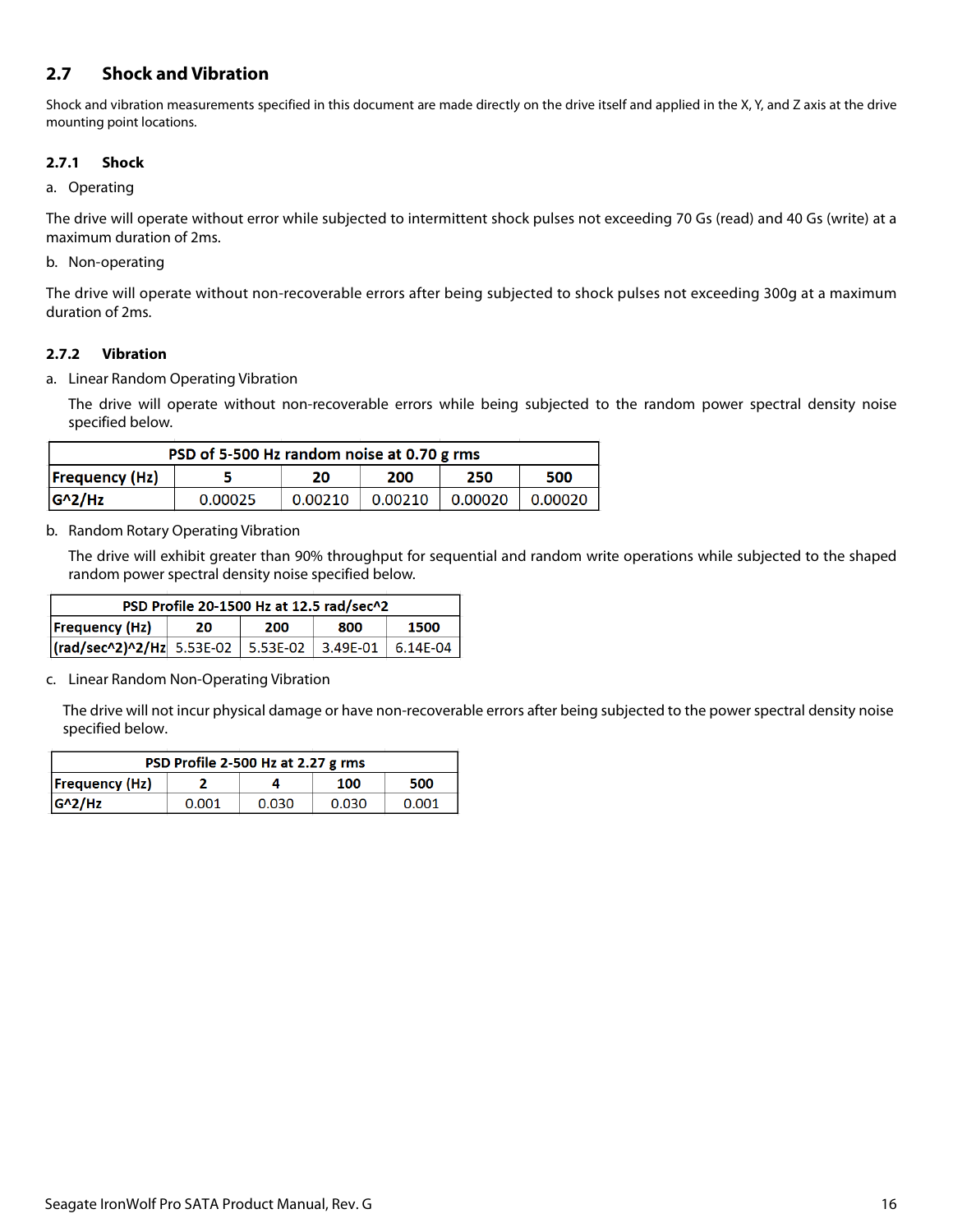### <span id="page-17-0"></span>**2.8 Acoustics**

Drive acoustics are measured as overall A-weighted acoustic sound power levels (no pure tones). All measurements are consistent with ISO document 7779. Sound power measurements are taken under essentially free-field conditions over a reflecting plane. For all tests, the drive is oriented with the cover facing upward.

| <b>Note</b> | For seek mode tests, the drive is placed in seek mode only.<br>The number of seeks per second is defined by the following equation: |
|-------------|-------------------------------------------------------------------------------------------------------------------------------------|
|             | (Number of seeks per second $= 0.4$ / (average latency + average access time )                                                      |

#### *Table 4 Fluid Dynamic Bearing (FDB) motor acoustics*

|            | Idle*                                | Performance seek                 |
|------------|--------------------------------------|----------------------------------|
| All models | $2.8$ bels (typ)<br>$3.0$ bels (max) | 3.2 bels (typ)<br>3.4 bels (max) |

\*During periods of drive idle, some offline activity may occur according to the S.M.A.R.T. specification, which may increase acoustic and power to operational levels.

### <span id="page-17-1"></span>**2.9 Test for Prominent Discrete Tones (PDTs)**

Seagate follows the ECMA-74 standards for measurement and identification of PDTs. An exception to this process is the use of the absolute threshold of hearing. Seagate uses this threshold curve (originated in ISO 389-7) to discern tone audibility and to compensate for the inaudible components of sound prior to computation of tone ratios according to Annex D of the ECMA-74 standards.

### <span id="page-17-2"></span>**2.10 Electromagnetic immunity**

When properly installed in a representative host system, the drive operates without errors or degradation in performance when subjected to the radio frequency (RF) environments defined in the following table:

| <b>Test</b>               | <b>Description</b>                                                                                       | <b>Performance level</b> | Reference standard               |
|---------------------------|----------------------------------------------------------------------------------------------------------|--------------------------|----------------------------------|
| Electrostatic discharge   | Contact, HCP, VCP: $\pm$ 4 kV; Air: $\pm$ 8 kV                                                           | B                        | EN 61000-4-2: 95                 |
| Radiated RF immunity      | 80 to 1000 MHz, 3 V/m,<br>80% AM with 1 kHz sine<br>900 MHz, 3 V/m, 50% pulse modulation $\omega$ 200 Hz | A                        | EN 61000-4-3:96<br>ENV 50204: 95 |
| Electrical fast transient | $\pm$ 1 kV on AC mains, $\pm$ 0.5 kV on external I/O                                                     | B                        | EN 61000-4-4: 95                 |
| Surge immunity            | $\pm$ 1 kV differential, $\pm$ 2 kV common, AC mains                                                     | B                        | EN 61000-4-5: 95                 |
| Conducted RF immunity     | 150 kHz to 80 MHz, 3 Vrms, 80% AM with 1 kHz sine                                                        | A                        | EN 61000-4-6: 97                 |
| Voltage dips, interrupts  | 0% open, 5 seconds<br>0% short, 5 seconds<br>40%, 0.10 seconds<br>70%, 0.01 seconds                      | B                        | EN 61000-4-11:94                 |

#### *Table 5 Radio frequency environments*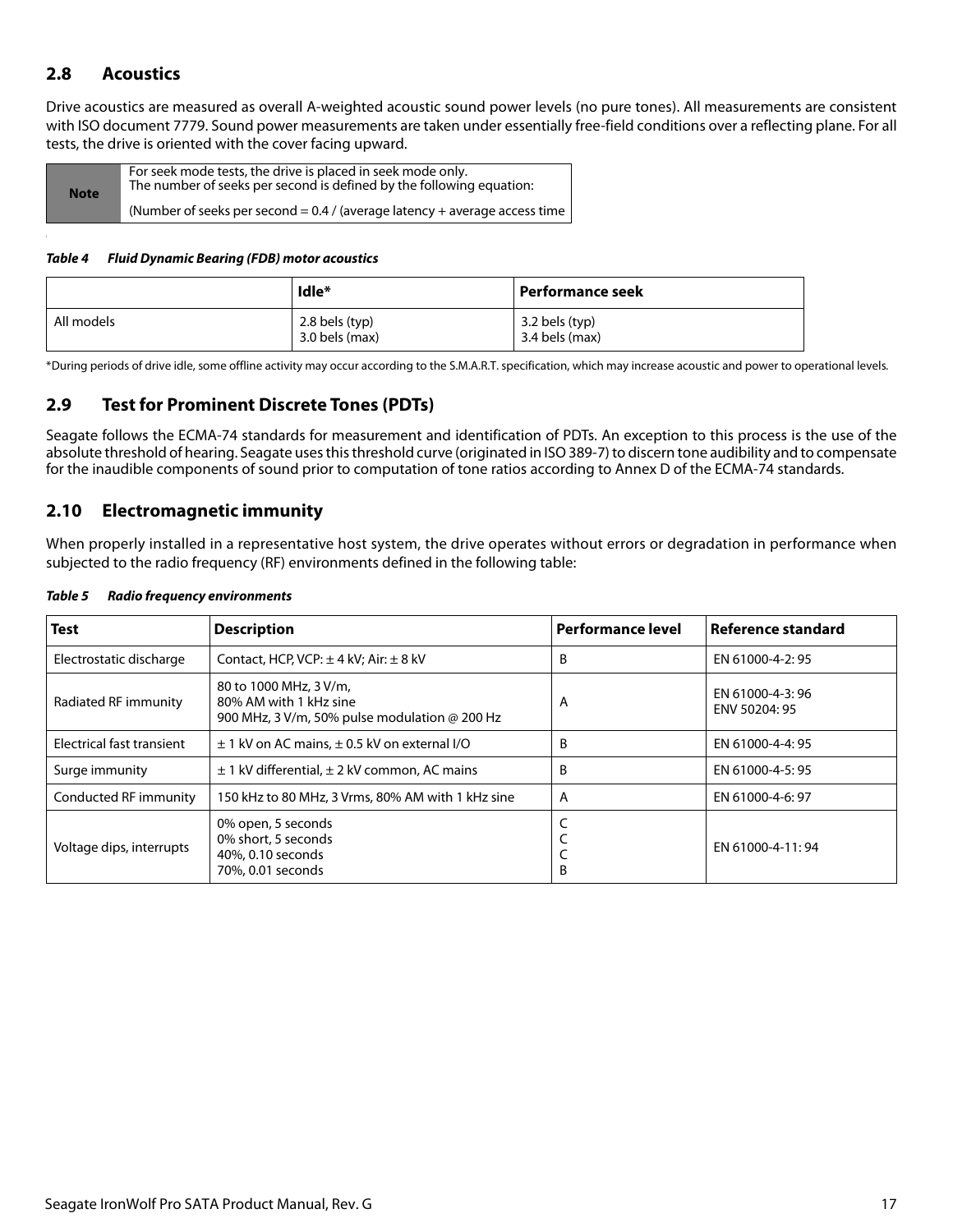### <span id="page-18-0"></span>**2.11 Reliability**

### <span id="page-18-1"></span>**2.11.1 Annualized Failure Rate (AFR) and Mean Time Between Failures (MTBF)**

The production disk drive shall achieve an annualized failure-rate of 0.73% (MTBF of 1,200,000 hours) over a 5 year service life when used in Enterprise Storage field conditions as limited by the following:

- 8760 power-on hours per year.
- HDA temperature as reported by the drive  $\epsilon$  = 40°C
- Ambient wet bulb temp  $<= 26^{\circ}C$
- Typical workload
- The AFR (MTBF) is a population statistic not relevant to individual units
- ANSI/ISA S71.04-2013 G2 classification levels and dust contamination to ISO 14644-1 Class 8 standards (as measured at the device)

The MTBF specification for the drive assumes the operating environment is designed to maintain nominal drive temperature and humidity. Occasional excursions in operating conditions between the rated MTBF conditions and the maximum drive operating conditions may occur without significant impact to the rated MTBF. However continual or sustained operation beyond the rated MTBF conditions will degrade the drive MTBF and reduce product reliability.

| Nonrecoverable read errors                 | 1 per $10^{15}$ bits read, max                                                                                                                                                                                                                                                                                                                                                                                                        |
|--------------------------------------------|---------------------------------------------------------------------------------------------------------------------------------------------------------------------------------------------------------------------------------------------------------------------------------------------------------------------------------------------------------------------------------------------------------------------------------------|
| Load unload cycles<br>(command controlled) | 600,000 cycles                                                                                                                                                                                                                                                                                                                                                                                                                        |
| Maximum Rated Workload                     | Maximum rate of <300TB/year<br>Workloads exceeding the annualized rate may degrade the drive MTBF and impact product<br>reliability. The Annualized Workload Rate is in units of TB per year, or TB per 8760 power on<br>hours. Workload Rate = TB transferred * (8760 / recorded power on hours).                                                                                                                                    |
| Warranty                                   | To determine the warranty for a specific drive, use a web browser to access the following web<br>page: http://www.seagate.com/support/warranty-and-replacements/.<br>From this page, click on the "Is my Drive under Warranty" link. The following are required to be<br>provided: the drive serial number, model number (or part number) and country of purchase.<br>The system will display the warranty information for the drive. |
| Preventive maintenance                     | None required.                                                                                                                                                                                                                                                                                                                                                                                                                        |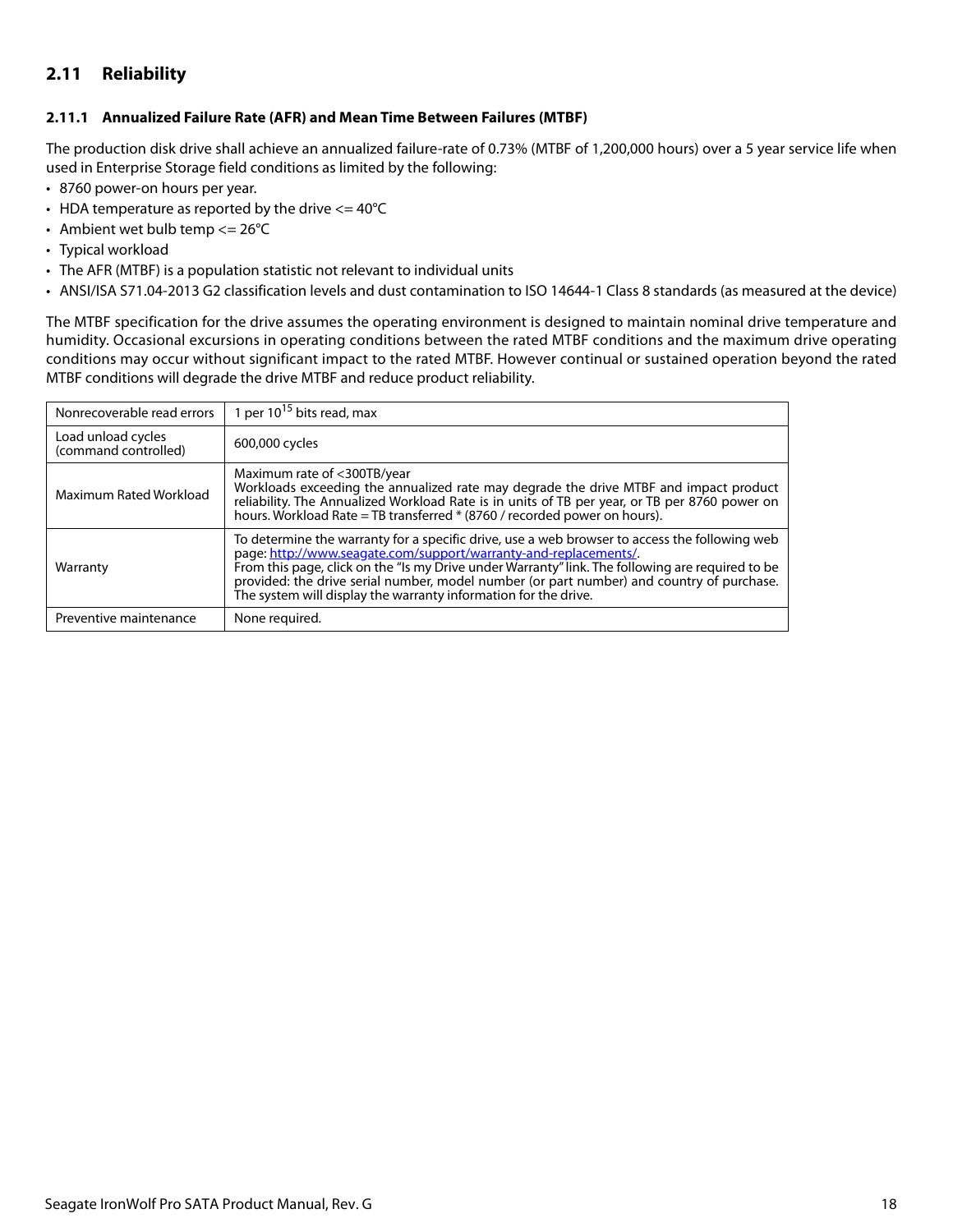### <span id="page-19-0"></span>**2.12 HDD and SSD Regulatory Compliance and Safety**

For the latest regulatory and compliance information see: **https://www.seagate.com/support/** scroll to bottom of page and click the Seagate HDD and SSD Regulatory Compliance and Safety link.

### <span id="page-19-1"></span>**2.12.1 Safety certification**

The drives are recognized in accordance with UL/cUL 60950-1 and EN 60950-1.

### <span id="page-19-2"></span>**2.12.2 Regulatory Models**

The following regulatory model number represent all features and configurations within the series:

Regulatory Model Numbers: STL010

### <span id="page-19-3"></span>**2.13 Corrosive environment**

Seagate electronic drive components pass accelerated corrosion testing equivalent to 10 years exposure to light industrial environments containing sulfurous gases, chlorine and nitric oxide, classes G and H per ASTM B845. However, this accelerated testing cannot duplicate every potential application environment.

Users should use caution exposing any electronic components to uncontrolled chemical pollutants and corrosive chemicals as electronic drive component reliability can be affected by the installation environment. The silver, copper, nickel and gold films used in hard disk drives are especially sensitive to the presence of sulfide, chloride, and nitrate contaminants. Sulfur is found to be the most damaging. Materials used in cabinet fabrication, such as vulcanized rubber, that can outgas corrosive compounds should be minimized or eliminated. The useful life of any electronic equipment may be extended by replacing materials near circuitry with sulfide-free alternatives.

Seagate recommends that data centers be kept clean by monitoring and controlling the dust and gaseous contamination. Gaseous contamination should be within ANSI/ISA S71.04-2013 G2 classification levels (as measured on copper and silver coupons), and dust contamination to ISO 14644-1 Class 8 standards, and MTBF rated conditions as defined in the Annualized Failure Rate (AFR) and Mean Time Between Failure (MTBF) section.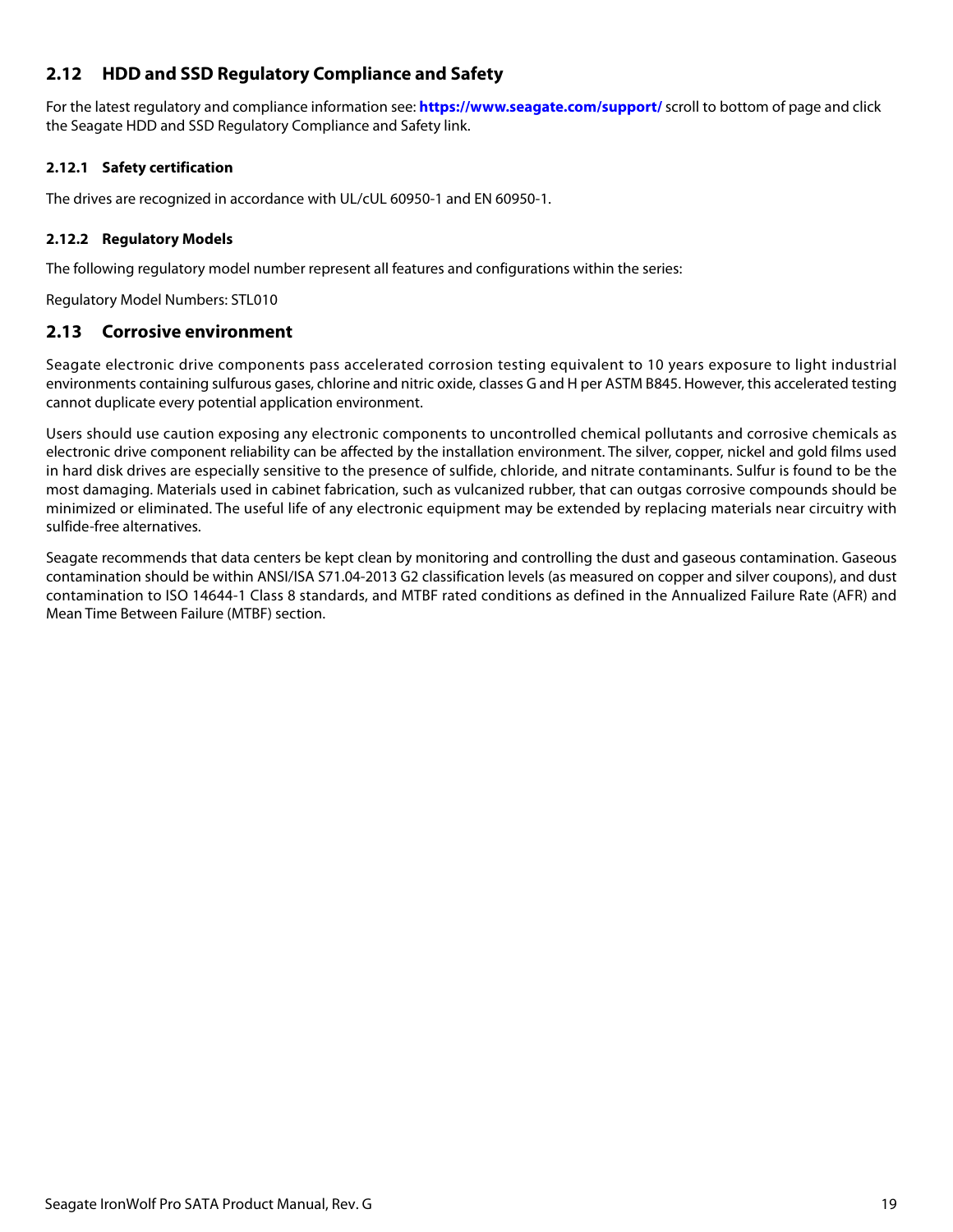### <span id="page-20-0"></span>**2.14 Reference documents**

Supported standards

Serial ATA Revision 3.3 specification

ANSI Documents

SFF-8301 3.5" Drive Form Factor with Serial Connector INCITS 522-2014 SCSI Protocol Layer-4 (SPL-4) Rev. 08

Specification for Acoustic Test Requirement and Procedures Seagate part number: 30553-001

In case of conflict between this document and any referenced document, this document takes precedence.

### <span id="page-20-1"></span>**2.15 Product warranty**

Beginning on the date of shipment to the customer and continuing for the period specified in the purchase contract, Seagate warrants that each product (including components and subassemblies) that fails to function properly under normal use due to defect in materials or workmanship or due to nonconformance to the applicable specifications will be repaired or replaced, at Seagate's option and at no charge to the customer, if returned by customer at customer's expense to Seagate's designated facility in accordance with Seagate's warranty procedure. Seagate will pay for transporting the repair or replacement item to the customer. For more detailed warranty information, refer to the standard terms and conditions of purchase for Seagate products on the purchase documentation.

[The remaining warranty for a particular drive can be determined by calling Seagate Customer Service at 1-800-468-3472. Users can](http://www.seagate.com) [also determine remaining warranty using the Seagate web site \(](http://www.seagate.com)www.seagate.com). The drive serial number is required to determine remaining warranty information.

### **Shipping**

When transporting or shipping a drive, use only a Seagate-approved container. Keep the original box. Seagate approved containers are easily identified by the Seagate Approved Package label. Shipping a drive in a non-approved container voids the drive warranty.

Seagate repair centers may refuse receipt of components improperly packaged or obviously damaged in transit. Contact the authorized Seagate distributor to purchase additional boxes. Seagate recommends shipping by an air-ride carrier experienced in handling computer equipment.

#### **Storage**

Maximum storage periods are 180 days within original unopened Seagate shipping package or 60 days unpackaged within the defined non-operating limits (refer to environmental section in this manual). Storage can be extended to 1 year packaged or unpackaged under optimal environmental conditions (25°C, <40% relative humidity non-condensing, and non-corrosive environment). During any storage period the drive non-operational temperature, humidity, wet bulb, atmospheric conditions, shock, vibration, magnetic and electrical field specifications should be followed.

#### **Product repair and return information**

Seagate customer service centers are the only facilities authorized to service Seagate drives. Seagate does not sanction any thirdparty repair facilities. Any unauthorized repair or tampering with the factory seal voids the warranty.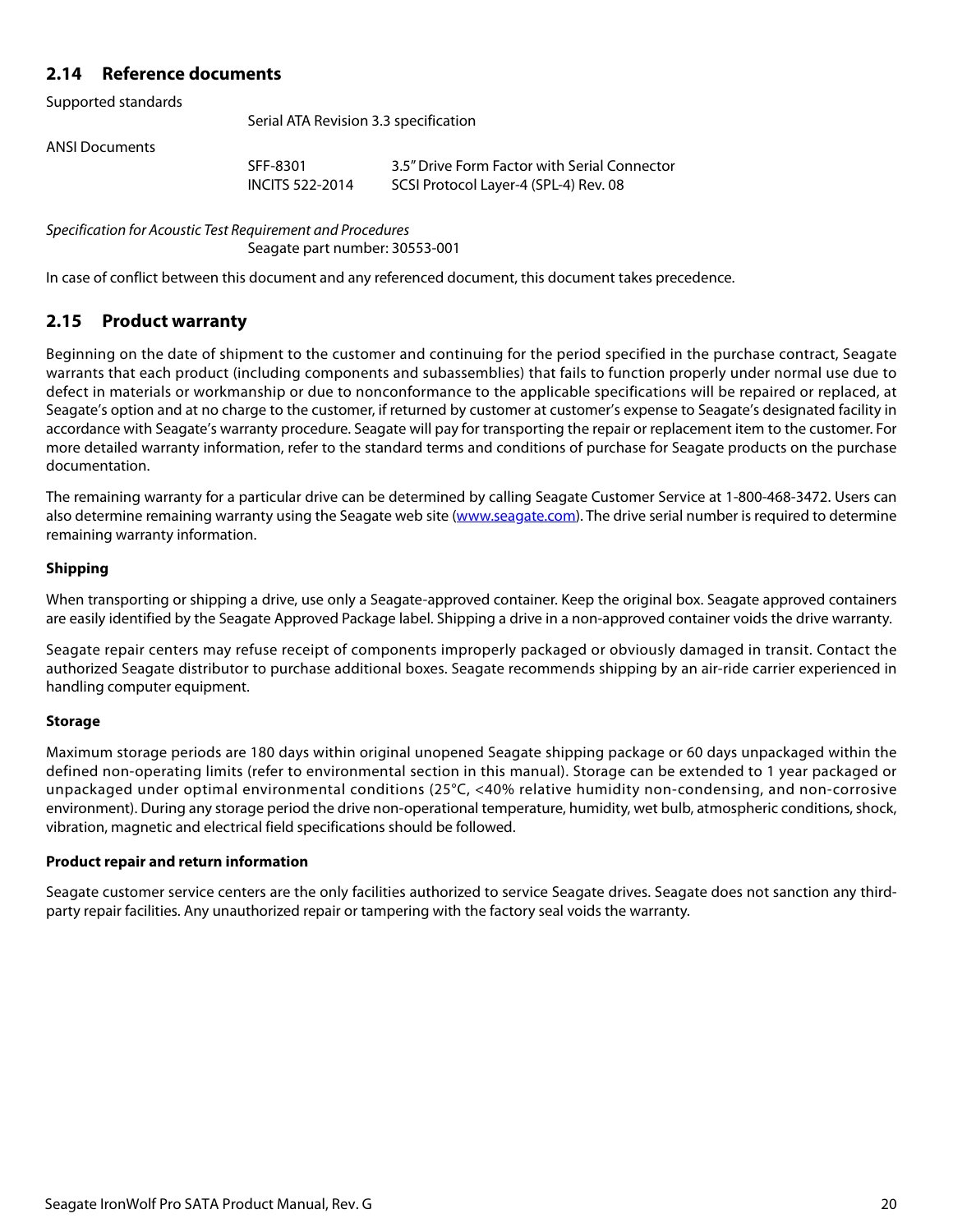### <span id="page-21-0"></span>**2.16 Seagate® Rescue™ Data Recovery Service 3-year coverage (concurrent with bare drive warranty)**

If you suffer a data loss event within the three year Seagate Rescue Data Recovery warranty period, and you are eligible to participate in and submit a case under the Rescue program, contact SRS at (1-800-723-1183) in the US, or if you are calling from outside the US please visit our website for numbers in your local and language: [http://www.seagate.com/contacts/contact-numbers/.](http://www.seagate.com/contacts/contact-numbers/)

[In addition, you may visit h](http://rescueandreplace.seagate.com/contact.jsp)ttp://rescueandreplace.seagate.com/contact.jsp to obtain information regarding how to contact a recovery expert online or by telephone from your location. An SRS representative will review your case to confirm your eligibility, and to assess whether your data may be recoverable by remote recovery services or whether you will need to send your device to SRS for in-lab servicing.

#### **Rescue™ General Terms**

These Rescue™ General Terms together with the Rescue™ FAQ's make up the Rescue™ Program Terms. By submitting a case under the Rescue™ program ("Program") you agree to be bound by the Program Terms, including these General Terms and the FAQ. You must be a legal resident of the US to participate in the Program.

**Communications**. All communications relating to your request will be available on our web site in your account and sent via e-mail to the address you provide to us unless you request, in writing, to receive such communications via regular mail.

**Personal Data.** You must provide true, accurate and complete information about yourself as prompted by the request form, including, without limitation, your name, address, e-mail address, and telephone number, as applicable (collectively, "Personal Data"). You must maintain and promptly update your Personal Data. You acknowledge that we may send you important information and notices regarding your requests by e-mail and that we shall have no liability associated with or arising from your failure to maintain accurate Personal Data.

**Capacity; Legal Rights; Indemnity**. You represent to SRS that you are of the legal age of majority in your state or country of residence, with the full capacity to agree to these Program Terms. You warrant that you are the legal owner or the authorized representative of the legal owner of the device you submit to SRS (the "Device") and data. You warrant that the data on the Device is legal and that you have the unrestricted legal right to (a) give us remote access to the data, (b) have the data recovered and reproduced on a backup medium, (c) receive the recovered data, and (d) agree to these Program Terms. You will defend and indemnify us (including our directors, officers, employees, agents, delegates, and contractors) from any claims or actions relating to the Device or data, or your rights or lack of rights thereto.

**Confidentiality**. We will protect the confidentiality of your data against unauthorized disclosure using the same degree of care as we use to protect our own confidential information.

**Disclaimer of Warranties, Representations and Guarantees**. **WE PROVIDE THE PROGRAM AND ANY SERVICES PROVIDED OR ATTEMPTED HEREUNDER "AS IS," WITH ALL FAULTS, AT YOUR SOLE RISK. WE DO NOT EXTEND ANY EXPRESS WARRANTIES, REPRESENTATIONS, CONDITIONS OR GUARANTEES REGARDING OUR RESCUE SERVICES OR ANY RESULTS THEREOF. TO THE MAXIMUM EXTENT PERMITTED BY APPLICABLE LAW AND SUBJECT TO ANY STATUTORY WARRANTIES THAT CANNOT BE EXCLUDED, WE EXPRESSLY DISCLAIM ALL IMPLIED WARRANTIES, INCLUDING ANY IMPLIED WARRANTY OR CONDITION OF MERCHANTABILITY, WARRANTY OF FITNESS FOR A PARTICULAR PURPOSE, OR WARRANTY OF ACCURACY OR COMPLETENESS WITH RESPECT TO THIS PROGRAM AND SERVICES.** This Program and Disclaimer is unrelated to, and does not affect any warranties relating to your Device that we or the seller may have extended to you.

**Limitation of Liability**. W**E WILL NOT BE LIABLE FOR ANY HARM CAUSED, UNLESS YOU PROVE THAT WE CAUSED SUCH HARM INTENTIONALLY. WITHOUT LIMITING THE GENERALITY OF THE FOREGOING, WE WILL NOT BE LIABLE FOR THE CONDITION, EXISTENCE, OR LOSS OF THE DATA YOU SEND US OR THE DATA WE RECOVER (IF ANY), ANY LOSS OF REVENUE OR LOSS OF PROFITS, OR ANY INDIRECT, SPECIAL, INCIDENTAL, OR CONSEQUENTIAL DAMAGES HOWEVER CAUSED. TO THE MAXIMUM EXTENT PERMITTED BY APPLICABLE LAW, THIS LIMITATION SHALL APPLY TO ANY AND ALL DAMAGES, REGARDLESS OF THE LEGAL THEORY ON WHICH THEY ARE ASSERTED (INCLUDING, WITHOUT LIMITATION, CONTRACT, BREACH OF CONTRACT, AND TORT), AND REGARDLESS OF WHETHER WE HAVE BEEN ADVISED OF THE POSSIBILITY OF LOSS OR DAMAGES - UNLESS YOU PROVE THAT SRS CAUSED DAMAGES TO YOU INTENTIONALLY. TO THE MAXIMUM EXTENT PERMITTED BY APPLICABLE LAW, THE AMOUNT OF OUR LIABILITY WILL NOT EXCEED THE TOTAL PRICE YOU ACTUALLY PAY FOR THE DEVICE, THE ESSENTIAL PURPOSE OF WHICH IS TO LIMIT OUR LIABILITY ARISING FROM OR RELATED TO THE PROGRAM AND ANY DATA RECOVERY SERVICES. THIS ALLOCATION OF RISK IS REFLECTED IN THE PRICE CHARGED FOR THIS PROGRAM OR SERVICES, IF ANY. YOU ACKNOWLEDGE THAT THE PRICE OF THIS PROGRAM WOULD BE MUCH GREATER IF WE UNDERTOOK MORE EXTENSIVE LIABILITY. THIS PARAGRAPH WILL APPLY NOTWITHSTANDING ANY OTHER PROVISIONS IN THESE TERMS, OR THE FAILURE OF ANY REMEDY.**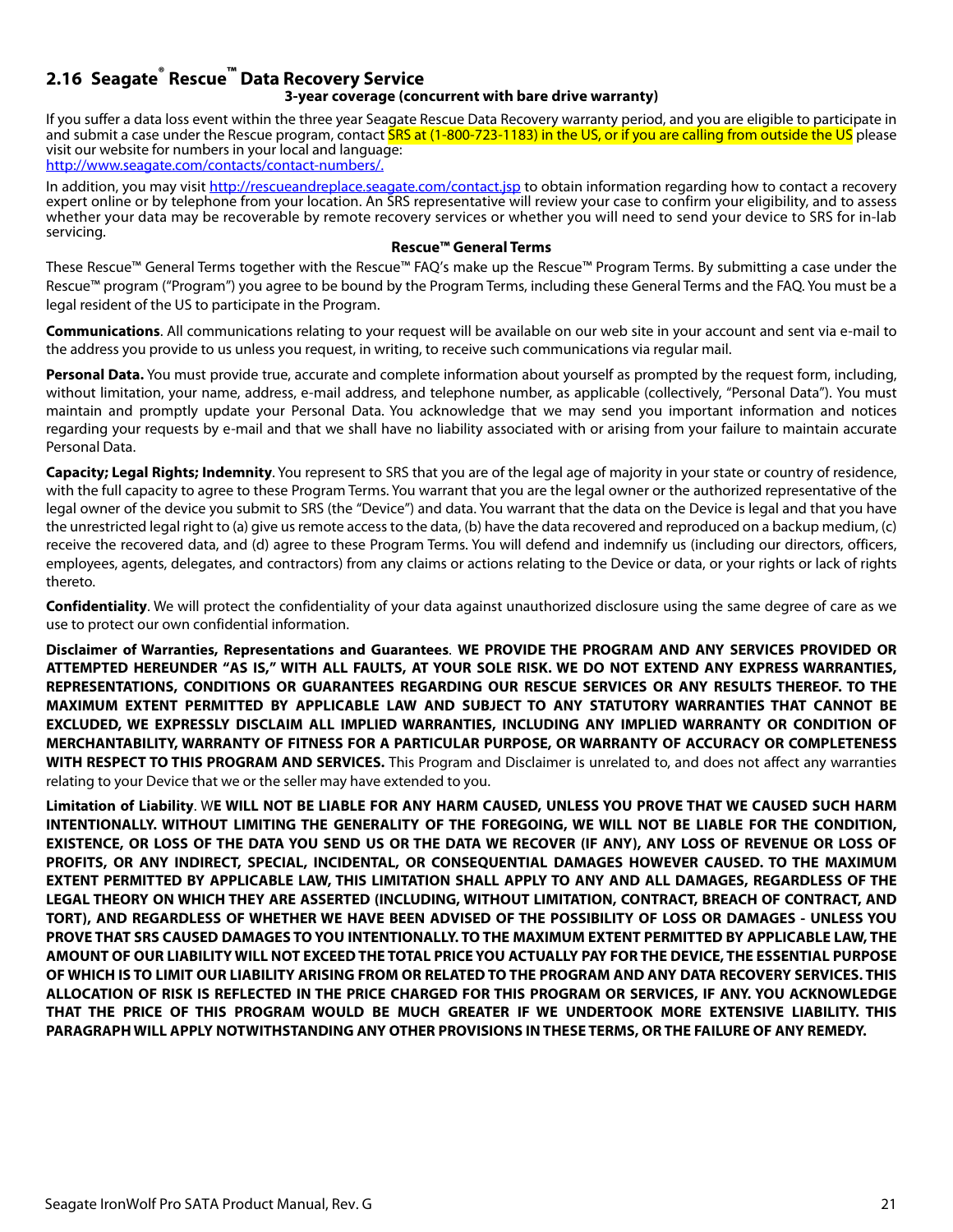**Compliance with Laws**. You agree to comply with all such laws and regulations and all other applicable laws, statutes, ordinances and regulations relating to the Program. You acknowledge that violations of these Program Terms could subject you to criminal or civil penalties. The goods licensed or provided, or services provided, through the Program, which may include technology and software, are subject to the customs and export control laws and regulations of the U.S. and may also be subject to the customs and export laws and regulations of the country in which the products are manufactured or received. Further, under U.S. law, such goods may not be sold, leased or otherwise transferred to restricted countries, or used by a restricted end-user or an end-user engaged in activities related to weapons of mass destruction including, without limitation, activities related to designing, developing, producing or using nuclear weapons, materials, or facilities, missiles or supporting missile projects, or chemical or biological weapons. You acknowledge you are not a restricted end-user or involved in any of the restricted activities above, and that you will comply with and abide by these laws and regulations. Seagate reserves the right to refuse service to or the return of any storage devices that have been determined to violate these regulations.

**Cancellation. Y**[ou may cancel the Program at any time by contacting SRS at 1-800-SEAGATE \(1-800-475-0143\) in the US, or at such other](http://services.seagate.com/contact.aspx) [number available at h](http://services.seagate.com/contact.aspx)ttp://services.seagate.com/contact.aspx, or you simply may refrain from submitting a request for Rescue services. These Program Terms remain applicable to your and SRS's rights and obligations with respect to any services requested by you under this Program.

**Assignment**. You may not assign your rights or obligations under these Program Terms without SRS' express written consent.

**Dispute Resolution**. The parties will attempt to resolve any dispute arising out of or related to these Program Terms or any data recovery services requested or attempted hereunder through good faith negotiation. To the extent permitted by applicable law, if the parties are unable to resolve the dispute through good faith negotiation, then the dispute will be submitted to final and binding arbitration with the Judicial Arbitration and Mediation Services. Each party will bear its own costs in arbitration, provided that Seagate reserves the right, in its discretion, to pre-pay certain fees you may incur in connection with the arbitration subject to refund if you do not prevail. **Both parties waive their rights to a jury trial.** All proceedings will take place in Santa Clara County, California, USA. The laws of the State of California will exclusively govern these Program Terms and our provision of any data recovery services, without regard to California's conflicts of laws rules. You consent to the exclusive jurisdiction of the courts located in Santa Clara County, California, USA.

**Severability**. If any provision of these Program Terms is held invalid, illegal or unenforceable, such provision shall be enforced to the fullest extent permitted by applicable law and the validity, legality and enforceability of the remaining provisions shall not be affected thereby.

**Legal Effect**. These Program Terms describe certain legal rights. You may have other rights under applicable law. These Program Terms do not change your rights under applicable law if such laws do not permit these Program Terms to do so. Also, the Program and these Program Terms are in addition and unrelated to any rights you may have under a Seagate warranty statement.

**SRS Companies**. The following SRS companies may provide the services described in these Program Terms: (a) Seagate Technology LLC, with offices at 3101 Jay Street, Suite 110, Santa Clara, California 95054; (b) Seagate Technology Canada Inc., with offices at 2421 Bristol Circle, Suite A100, Oakville, Ontario, Canada L6H 5S9; and/or (c) Seagate Technology (Netherlands) B.V., with offices at Koolhovenlaan 1, 1119 PA, Schiphol-Rijk, The Netherlands.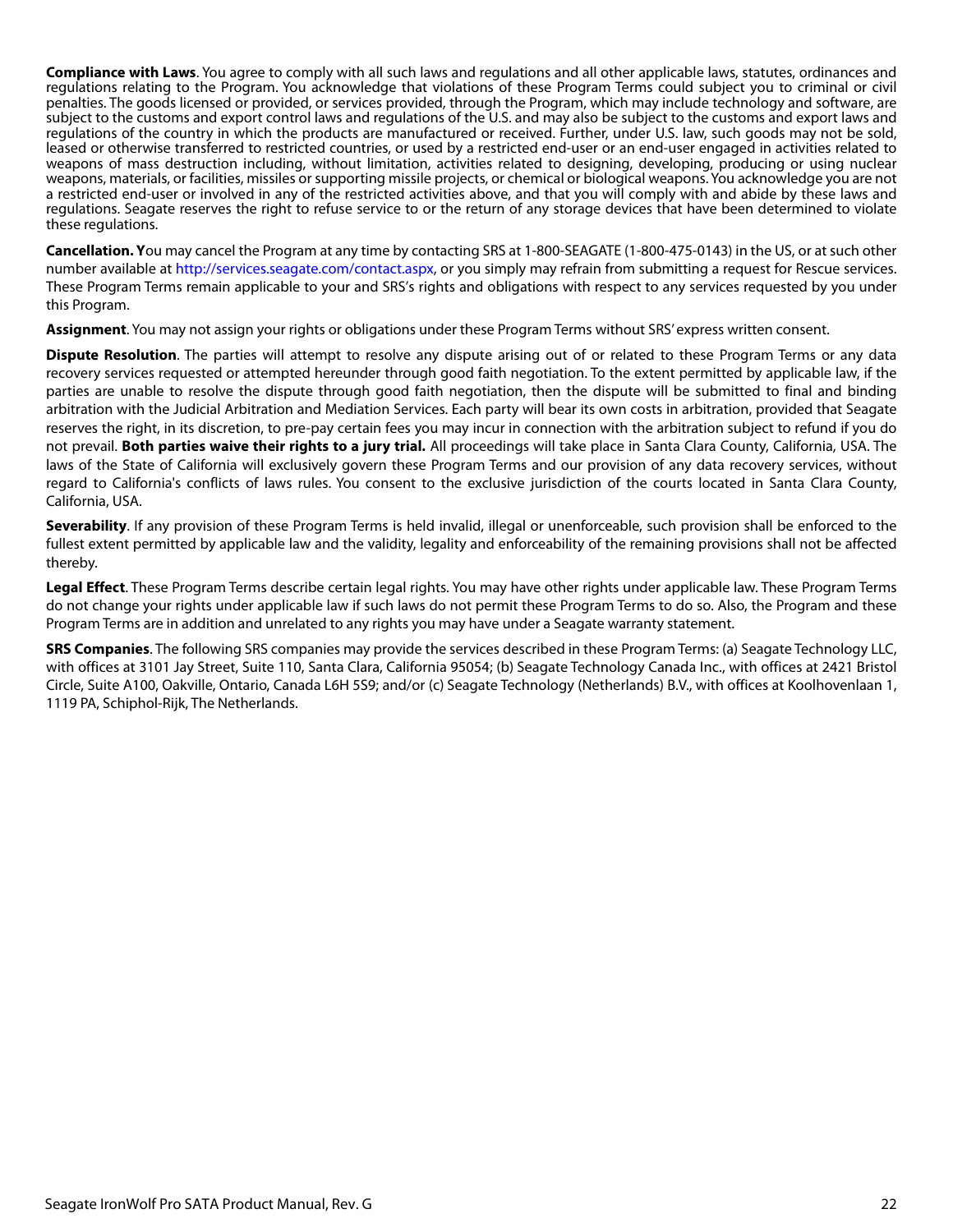# <span id="page-23-0"></span>**3.0 Configuring and mounting the drive**

This section contains the specifications and instructions for configuring and mounting the drive.

### <span id="page-23-1"></span>**3.1 Handling and static-discharge precautions**

After unpacking, and before installation, the drive may be exposed to potential handling and electrostatic discharge (ESD) hazards. Observe the following standard handling and static-discharge precautions:

| <b>Caution</b> |
|----------------|

### <span id="page-23-2"></span>**3.2 Configuring the drive**

Each drive on the Serial ATA interface connects point-to-point with the Serial ATA host adapter. There is no master/slave relationship because each drive is considered a master in a point-to-point relationship. If two drives are attached on one Serial ATA host adapter, the host operating system views the two devices as if they were both "masters" on two separate ports. Both drives behave as if they are Device 0 (master) devices.

### <span id="page-23-3"></span>**3.3 Serial ATA cables and connectors**

The Serial ATA interface cable consists of four conductors in two differential pairs, plus three ground connections. The cable size may be 30 to 26 AWG with a maximum length of one meter (39.37 in). See **Table 6** for connector pin definitions. Either end of the SATA signal cable can be attached to the drive or host.

For direct backplane connection, the drive connectors are inserted directly into the host receptacle. The drive and the host receptacle incorporate features that enable the direct connection to be hot  $\sqrt{2}$ pluggable and blind mateable.

<span id="page-23-5"></span>For installations which require cables, users can connect the drive as illustrated in **[Figure 3](#page-23-5)**.



**Figure 3. Attaching SATA cabling**

Each cable is keyed to ensure correct orientation. IronWolf Pro SATA drives support latching SATA connectors.

### <span id="page-23-4"></span>**3.4 Drive mounting**

Users can mount the drive in any orientation using four screws in the side-mounting holes or four screws in the bottom-mounting holes. See **Figure 4** for drive mounting dimensions. Follow these important mounting precautions when mounting the drive:

- Allow a minimum clearance of 0.030 in (0.76mm) around the entire perimeter of the drive for cooling.
- Use only 6-32 UNC mounting screws.
- The screws should be inserted no more than 0.140 in (3.56mm) into the bottom or side mounting holes.
- Do not overtighten the mounting screws (maximum torque: 6 in-lb).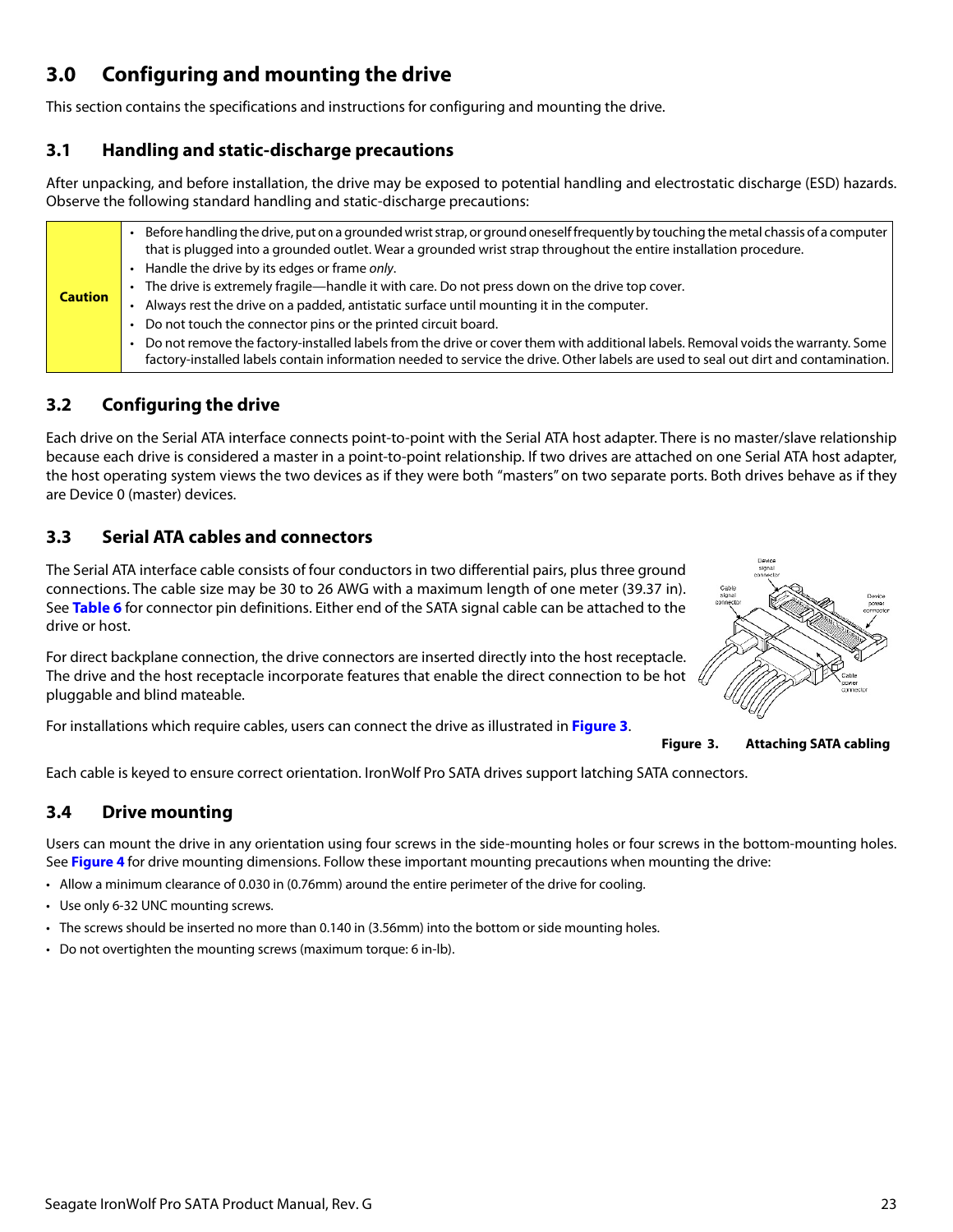### <span id="page-24-0"></span>**3.4.1 Mechanical specifications**

Refer to **Figure 4** for detailed mounting configuration dimensions. **[See "Drive mounting" on page 23.](#page-23-4)**

| Weight: 8TB & 6TB models | 1.579 lb 716g |  |
|--------------------------|---------------|--|
| 4TB models               | 1.431 lb 649q |  |







**Note** The image is for mechanical dimension reference only and may not represent the actual drive.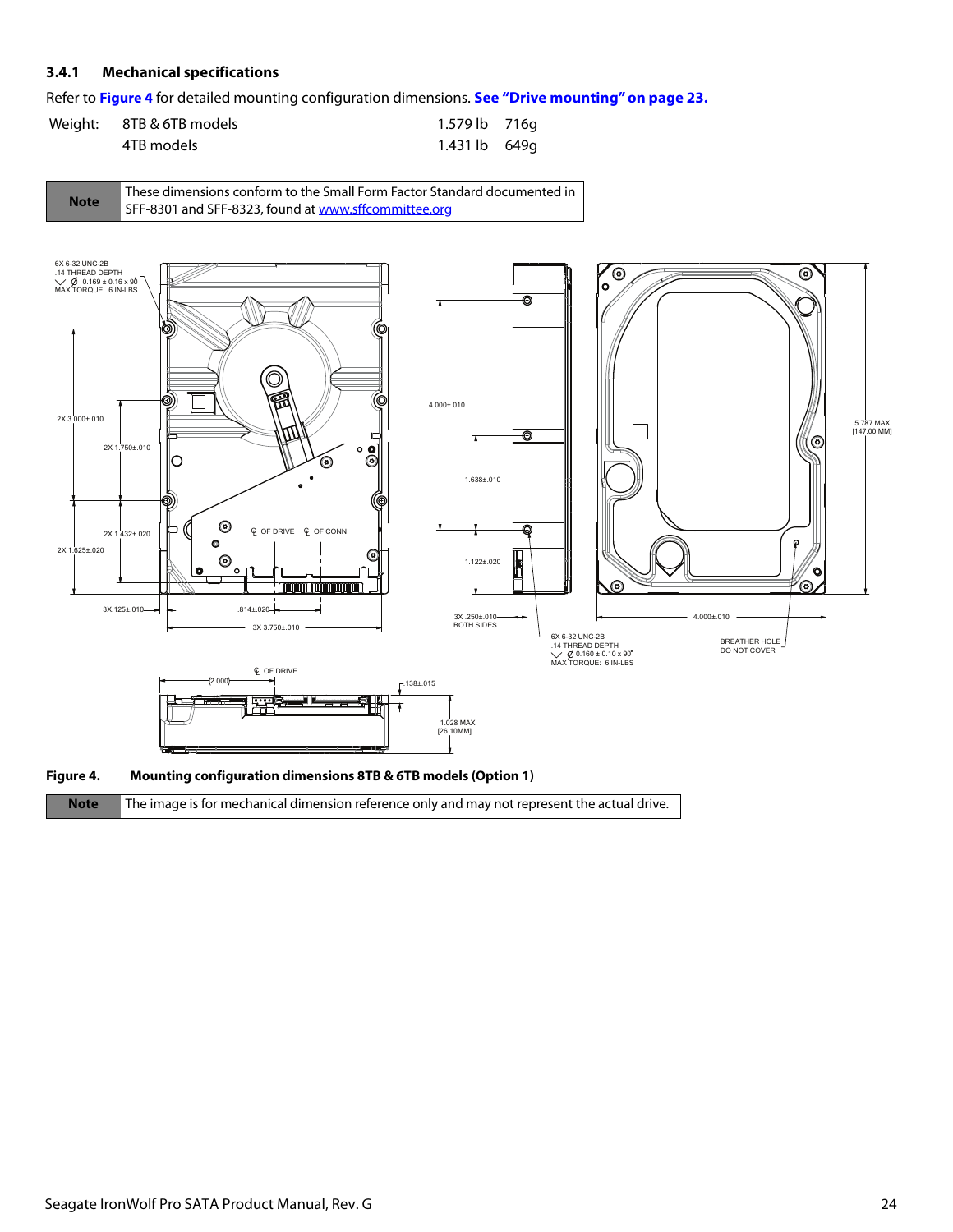









**Note** The image is for mechanical dimension reference only and may not represent the actual drive.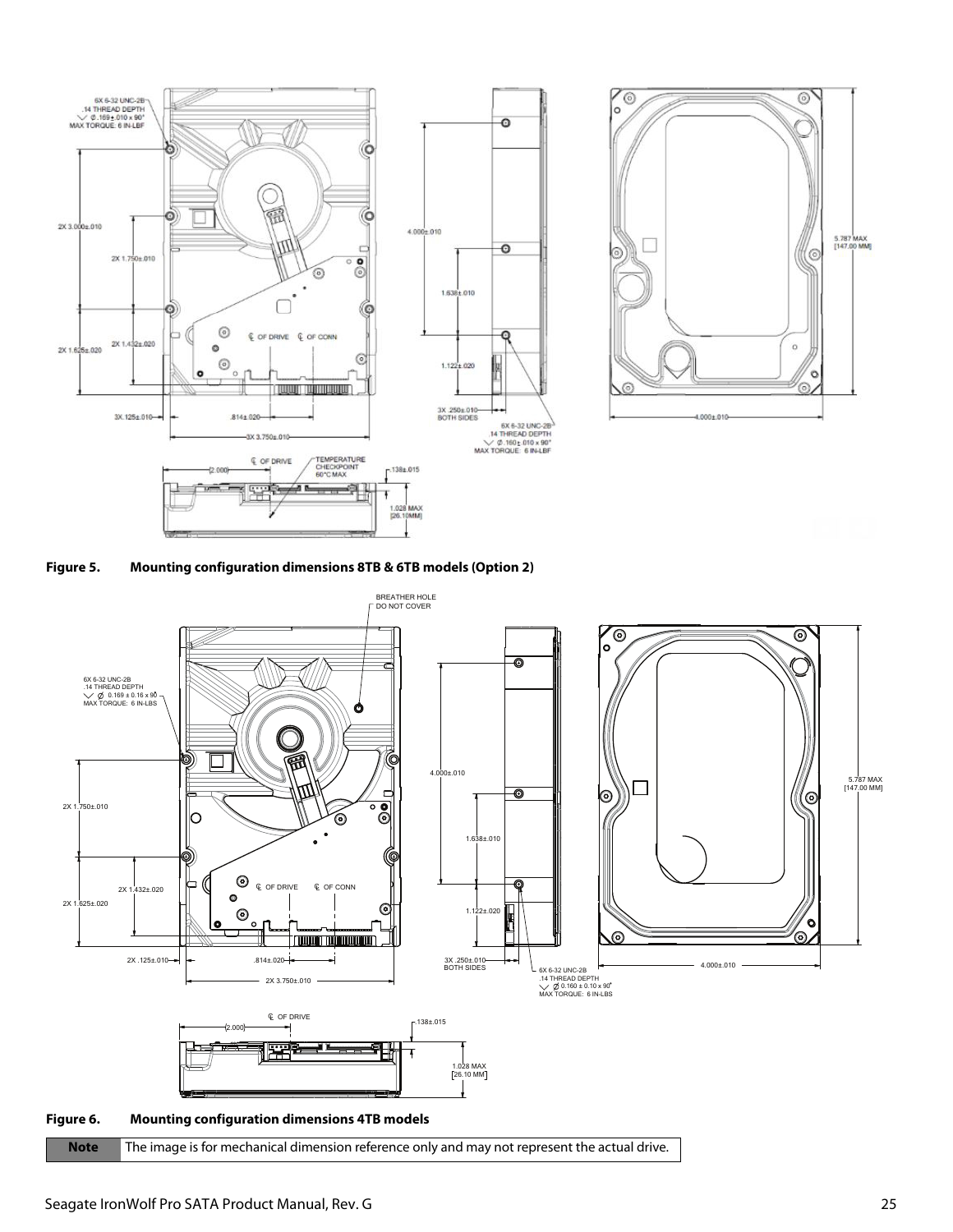## <span id="page-26-0"></span>**4.0 Serial ATA (SATA) interface**

These drives use the industry-standard Serial ATA interface that supports FIS data transfers. It supports ATA programmed input/ output (PIO) modes 0–4; multiword DMA modes 0–2, and Ultra DMA modes 0–6.

For detailed information about the Serial ATA interface, refer to the "Serial ATA: High Speed Serialized AT Attachment" specification.

### <span id="page-26-1"></span>**4.1 Hot-Plug compatibility**

IronWolf Pro SATA drives incorporate connectors which enable users to hot plug these drives in accordance with the Serial ATA Revision 3.2 specification. This specification can be downloaded from [www.serialata.or](http://www.serialata.org)g.

**Caution** The drive motor must come to a complete stop **(Ready to spindle stop time indicated in [Section 2.4](#page-9-3))** prior to changing the plane of operation. This time is required to insure data integrity.

### <span id="page-26-2"></span>**4.2 Serial ATA device plug connector pin definitions**

**Table 6** summarizes the signals on the Serial ATA interface and power connectors.

#### *Table 6 Serial ATA connector pin definitions*

| <b>Segment</b>                                                                                                                                    | Pin             | <b>Function</b>      | <b>Definition</b>                                  |  |
|---------------------------------------------------------------------------------------------------------------------------------------------------|-----------------|----------------------|----------------------------------------------------|--|
|                                                                                                                                                   | S <sub>1</sub>  | Ground               | 2nd mate                                           |  |
|                                                                                                                                                   | S <sub>2</sub>  | $A+$                 | Differential signal pair A from Phy                |  |
|                                                                                                                                                   | S <sub>3</sub>  | $A -$                |                                                    |  |
| <b>Signal</b>                                                                                                                                     | S <sub>4</sub>  | Ground               | 2nd mate                                           |  |
|                                                                                                                                                   | S <sub>5</sub>  | $B -$                |                                                    |  |
|                                                                                                                                                   | S <sub>6</sub>  | $B+$                 | Differential signal pair B from Phy                |  |
|                                                                                                                                                   | <b>S7</b>       | Ground               | 2nd mate                                           |  |
|                                                                                                                                                   |                 |                      | Key and spacing separate signal and power segments |  |
|                                                                                                                                                   | <b>P1</b>       | $V_{33}$             | 3.3V power                                         |  |
| P <sub>2</sub><br>3.3V power<br>$V_{33}$<br>P <sub>3</sub><br>$V_{33}$<br>Ground<br>P <sub>4</sub><br>1st mate<br><b>P5</b><br>Ground<br>2nd mate |                 |                      |                                                    |  |
|                                                                                                                                                   |                 |                      | 3.3V power, pre-charge, 2nd mate                   |  |
|                                                                                                                                                   |                 |                      |                                                    |  |
|                                                                                                                                                   |                 |                      |                                                    |  |
|                                                                                                                                                   | P <sub>6</sub>  | Ground               | 2nd mate                                           |  |
|                                                                                                                                                   | P7              | V <sub>5</sub>       | 5V power, pre-charge, 2nd mate                     |  |
| <b>Power</b>                                                                                                                                      | P <sub>8</sub>  | $V_5$                | 5V power                                           |  |
|                                                                                                                                                   | P <sub>9</sub>  | V <sub>5</sub>       | 5V power                                           |  |
|                                                                                                                                                   | P <sub>10</sub> | Ground               | 2nd mate                                           |  |
|                                                                                                                                                   | P11             | Ground or LED signal | If grounded, drive does not use deferred spin      |  |
|                                                                                                                                                   | P <sub>12</sub> | Ground               | 1st mate.                                          |  |
|                                                                                                                                                   | P <sub>13</sub> | $V_{12}$             | 12V power, pre-charge, 2nd mate                    |  |
|                                                                                                                                                   | P14             | $V_{12}$             | 12V power                                          |  |
|                                                                                                                                                   | P <sub>15</sub> | $V_{12}$             | 12V power                                          |  |

#### **Notes:**

- 1. All pins are in a single row, with a 1.27mm (0.050") pitch.
- 2. The comments on the mating sequence apply to the case of backplane blindmate connector only. In this case, the mating sequences are:
	- the ground pins P4 and P12.
	- the pre-charge power pins and the other ground pins.
	- the signal pins and the rest of the power pins.
- 3. There are three power pins for each voltage. One pin from each voltage is used for pre-charge when installed in a blind-mate backplane configuration.
- 4. All used voltage pins  $(V_x)$  must be terminated.

### Seagate IronWolf Pro SATA Product Manual, Rev. G 26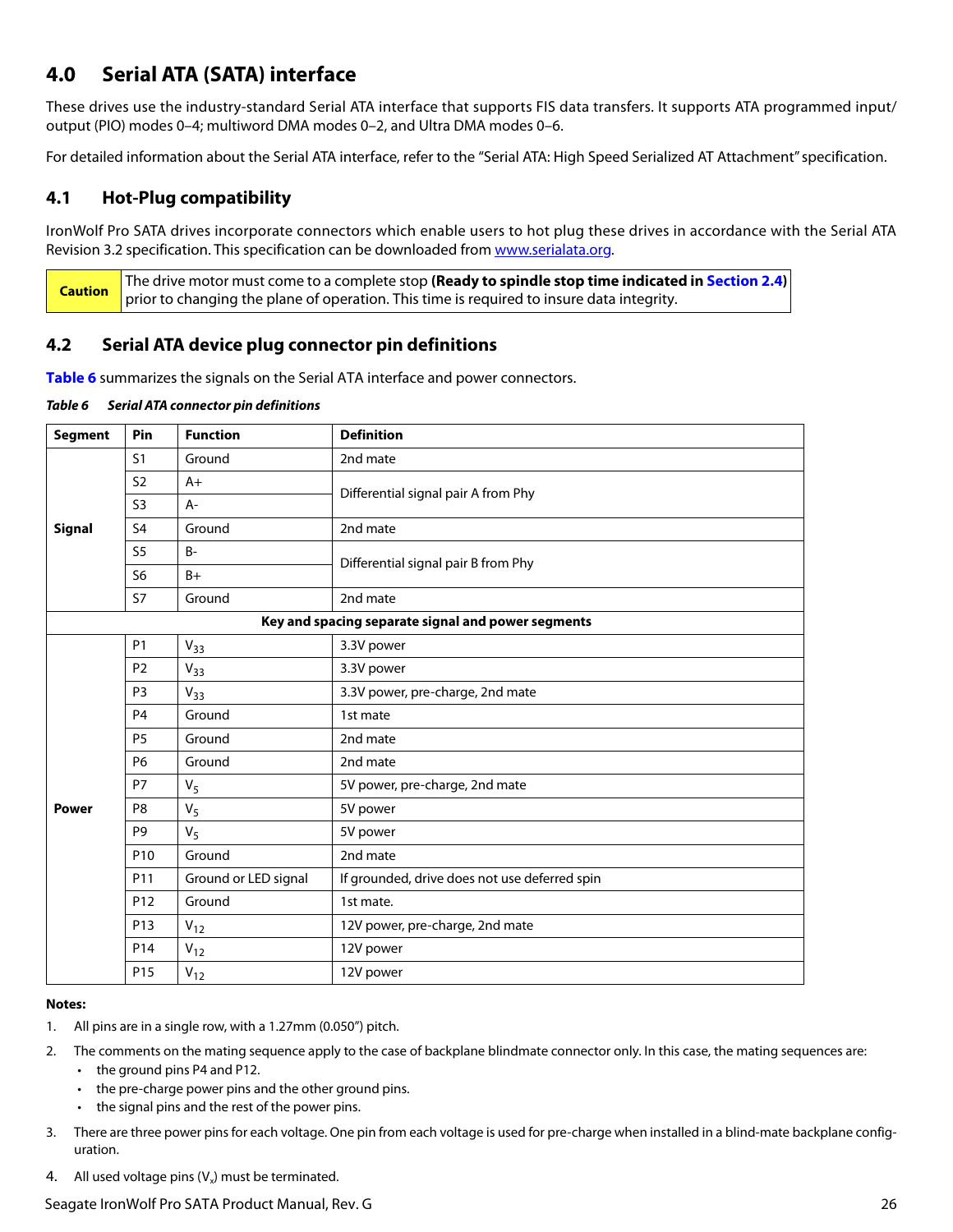### <span id="page-27-0"></span>**4.3 Supported ATA commands**

The following table lists Serial ATA standard commands that the drive supports. For a detailed description of the ATA commands, refer to the Serial ATA: High Speed Serialized AT Attachment specification. **[See "S.M.A.R.T. commands" on page 33.](#page-33-0)**for details and subcommands used in the S.M.A.R.T. implementation.

<span id="page-27-1"></span>

| Table 7 | <b>Supported ATA commands</b> |  |
|---------|-------------------------------|--|
|         |                               |  |

| <b>Command name</b>                  | <b>Command code (in hex)</b>        |
|--------------------------------------|-------------------------------------|
| Accessible Max Address Configuration |                                     |
| <b>Get Native Max Address Ext</b>    | 78 <sub>H</sub> / 0000 <sub>H</sub> |
| Set Accessible Max Address Ext       | $78_H / 0001_H$                     |
| Freeze Accessible Max Address Ext    | 78 <sub>H</sub> / 0002 <sub>H</sub> |
| <b>Check Power Mode</b>              | E5 <sub>H</sub>                     |
| Download Microcode                   | 92 <sub>H</sub>                     |
| <b>Execute Device Diagnostics</b>    | 90 <sub>H</sub>                     |
| Flush Cache                          | $E7_H$                              |
| Flush Cache Extended                 | $EA_H$                              |
| <b>Identify Device</b>               | $EC_{H}$                            |
| Idle                                 | E3 <sub>H</sub>                     |
| Idle Immediate                       | $E1_H$                              |
| <b>NoP</b>                           | 00 <sub>H</sub>                     |
| <b>Read Buffer</b>                   | E4 <sub>H</sub>                     |
| Read Buffer DMA                      | E9 <sub>H</sub>                     |
| <b>Read DMA</b>                      | C8 <sub>H</sub>                     |
| Read DMA Extended                    | 25 <sub>H</sub>                     |
| Read FPDMA Queued                    | 60 <sub>H</sub>                     |
| Read Log DMA Ext                     | 47 <sub>H</sub>                     |
| Read Log Ext                         | $2F_H$                              |
| <b>Read Multiple</b>                 | $C4_H$                              |
| Read Multiple Extended               | 29 <sub>H</sub>                     |
| <b>Read Sectors</b>                  | 20 <sub>H</sub>                     |
| <b>Read Sectors Extended</b>         | 24 <sub>H</sub>                     |
| <b>Read Sectors Without Retries</b>  | $21_H$                              |
| <b>Read Verify Sectors</b>           | 40 <sub>H</sub>                     |
| Read Verify Sectors Extended         | 42 <sub>H</sub>                     |
| Read Verify Sectors Without Retries  | 41 <sub>H</sub>                     |
| Request Sense Data Ext               | OB <sub>H</sub>                     |
| Sanitize Device - Overwrite Ext      | $B4_H / 0014_H$                     |
| Sanitize Device - Freeze Lock Ext    | $B4_H / 0020_H$                     |
| Sanitize Device - Status Ext         | $B4_H / 0000_H$                     |
| Security Disable Password            | F6 <sub>H</sub>                     |
| <b>Security Erase Prepare</b>        | F3 <sub>H</sub>                     |
| Security Erase Unit                  | $F4_H$                              |
| <b>Security Freeze</b>               | F5 <sub>H</sub>                     |
| Security Set Password                | $F1_H$                              |
| <b>Security Unlock</b>               | $F2_H$                              |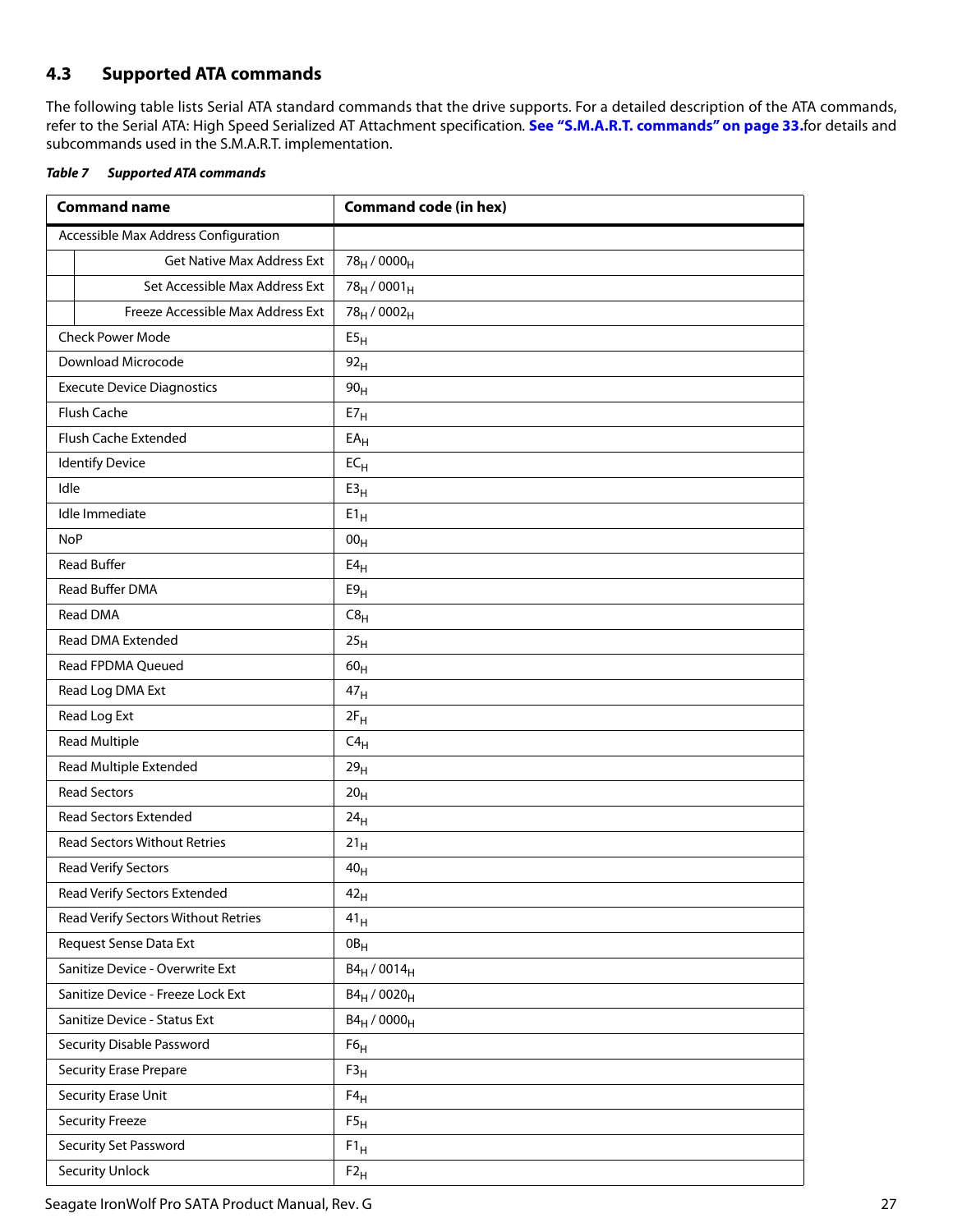| <b>Command name</b>                  | <b>Command code (in hex)</b>      |
|--------------------------------------|-----------------------------------|
| Seek                                 | 70 <sub>H</sub>                   |
| Set Date & Time Ext                  | 77 <sub>H</sub>                   |
| <b>Set Features</b>                  | $EF_H$                            |
| Set Multiple Mode                    | C6 <sub>H</sub>                   |
| Sleep                                | ${\sf E6}_{\sf H}$                |
| S.M.A.R.T. Disable Operations        | $B0_H / D9_H$                     |
| S.M.A.R.T. Enable/Disable Autosave   | $B0_H / D2_H$                     |
| S.M.A.R.T. Enable Operations         | $B0_H / D8_H$                     |
| S.M.A.R.T. Execute Offline           | $B0_H$ / $D4_H$                   |
| S.M.A.R.T. Read Attribute Thresholds | $B0_H / D1_H$                     |
| S.M.A.R.T. Read Data                 | $B0_H / D0_H$                     |
| S.M.A.R.T. Read Log Sector           | $B0_H / D5_H$                     |
| S.M.A.R.T. Return Status             | $BO_H / DA_H$                     |
| S.M.A.R.T. Save Attribute Values     | $B0_H / D3_H$                     |
| S.M.A.R.T. Write Log Sector          | $B0_H$ / $D6_H$                   |
| Standby                              | E2 <sub>H</sub>                   |
| Standby Immediate                    | E0 <sub>H</sub>                   |
| <b>Trusted Send</b>                  | 5E <sub>H</sub> (SED drives only) |
| <b>Trusted Send DMA</b>              | 5F <sub>H</sub> (SED drives only) |
| <b>Trusted Receive</b>               | 5CH (SED drives only)             |
| <b>Trusted Receive DMA</b>           | 5D <sub>H</sub> (SED drives only) |
| <b>Write Buffer</b>                  | E8 <sub>H</sub>                   |
| Write Buffer DMA                     | EB <sub>H</sub>                   |
| Write DMA                            | CA <sub>H</sub>                   |
| Write DMA Extended                   | 35 <sub>H</sub>                   |
| Write DMA FUA Extended               | $3D_H$                            |
| Write FPDMA Queued                   | $61_{\rm H}$                      |
| Write Log DMA Ext                    | 57 <sub>H</sub>                   |
| Write Log Extended                   | $3F_H$                            |
| Write Multiple                       | C5 <sub>H</sub>                   |
| Write Multiple Extended              | 39 <sub>H</sub>                   |
| Write Multiple FUA Extended          | $\mathsf{CE}_\mathsf{H}$          |
| <b>Write Sectors</b>                 | 30 <sub>H</sub>                   |
| Write Sectors Without Retries        | 31 <sub>H</sub>                   |
| Write Sectors Extended               | 34 <sub>H</sub>                   |
| Write Uncorrectable                  | 45 <sub>H</sub>                   |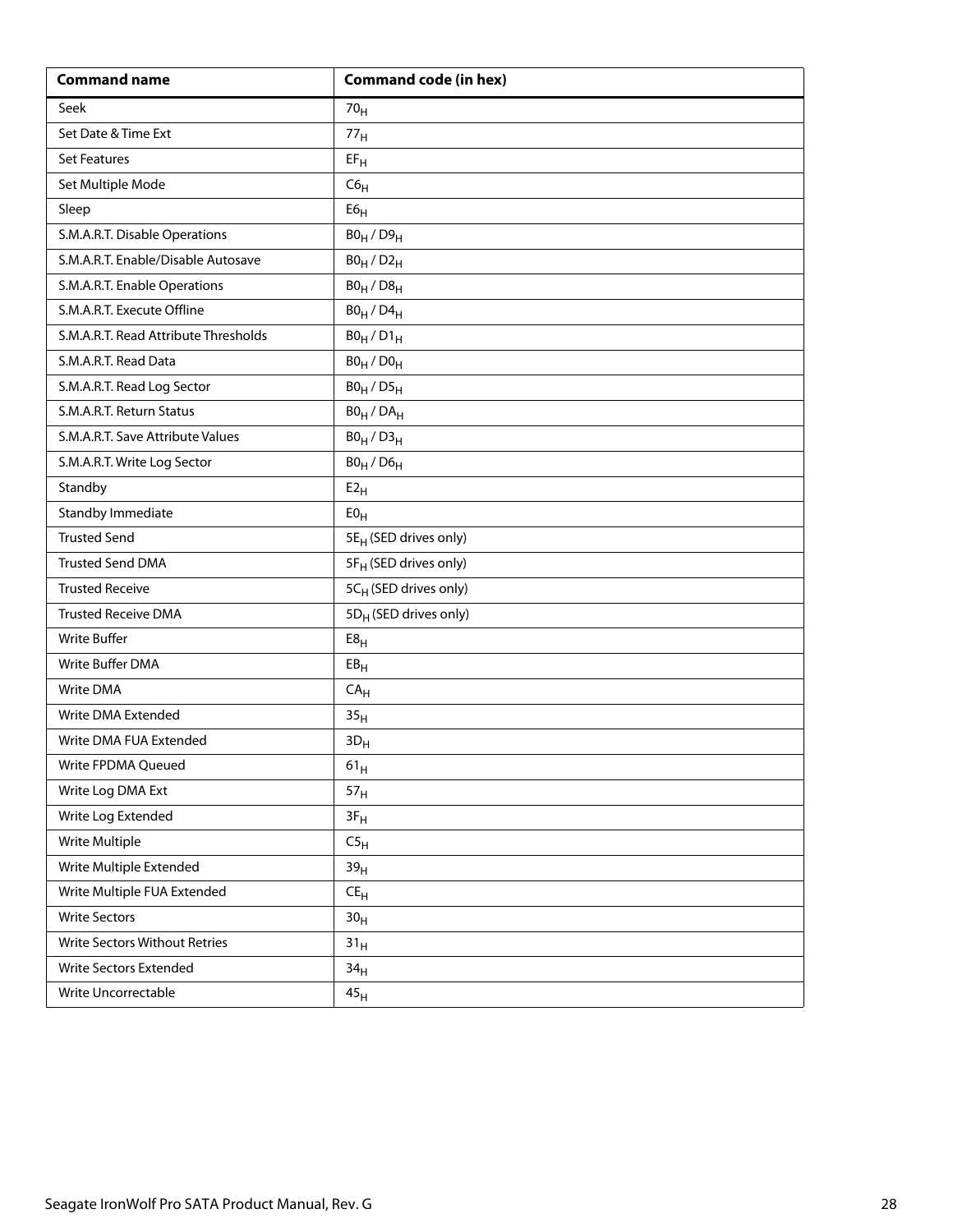### <span id="page-29-0"></span>**4.3.1 Identify Device command**

The Identify Device command (command code  $EC_H$ ) transfers information about the drive to the host following power up. The data is organized as a single 512-byte block of data, whose contents are shown in **[Table 7 on page 27](#page-27-1)**. All reserved bits or words should be set to zero. Parameters listed with an "x" are drive-specific or vary with the state of the drive. **[See Section 2.0 on page 7](#page-7-0)** for default parameter settings.

The following commands contain drive-specific features that may not be included in the Serial ATA specification.

| Word         | <b>Description</b>                                                                                                                                                                                                                                                                                                                                                                                                                       | <b>Value</b>      |
|--------------|------------------------------------------------------------------------------------------------------------------------------------------------------------------------------------------------------------------------------------------------------------------------------------------------------------------------------------------------------------------------------------------------------------------------------------------|-------------------|
| 0            | Configuration information:<br>$\cdot$ Bit 15: 0 = ATA; 1 = ATAPI<br>• Bit 7: removable media<br>· Bit 6: removable controller<br>• Bit 0: reserved                                                                                                                                                                                                                                                                                       | 0C5A <sub>H</sub> |
| $\mathbf{1}$ | Number of logical cylinders                                                                                                                                                                                                                                                                                                                                                                                                              | 16,383            |
| 2            | ATA-reserved                                                                                                                                                                                                                                                                                                                                                                                                                             | 0000 <sub>H</sub> |
| 3            | Number of logical heads                                                                                                                                                                                                                                                                                                                                                                                                                  | 16                |
| 4            | Retired                                                                                                                                                                                                                                                                                                                                                                                                                                  | 0000 <sub>H</sub> |
| 5            | Retired                                                                                                                                                                                                                                                                                                                                                                                                                                  | 0000 <sub>H</sub> |
| 6            | Number of logical sectors per logical track: 63                                                                                                                                                                                                                                                                                                                                                                                          | $003F_H$          |
| $7 - 9$      | Retired                                                                                                                                                                                                                                                                                                                                                                                                                                  | 0000 <sub>H</sub> |
| $10 - 19$    | Serial number: (20 ASCII characters, $0000_H$ = none)                                                                                                                                                                                                                                                                                                                                                                                    | <b>ASCII</b>      |
| $20 - 21$    | Retired                                                                                                                                                                                                                                                                                                                                                                                                                                  | 0000 <sub>H</sub> |
| 22           | Obsolete                                                                                                                                                                                                                                                                                                                                                                                                                                 | 0000 <sub>H</sub> |
| $23 - 26$    | Firmware revision (8 ASCII character string, padded with blanks to end of string)                                                                                                                                                                                                                                                                                                                                                        | X.XX              |
| $27 - 46$    | Drive model number: (40 ASCII characters, padded with blanks to end of string)                                                                                                                                                                                                                                                                                                                                                           |                   |
| 47           | (Bits 7-0) Maximum sectors per interrupt on Read multiple and Write multiple (16)                                                                                                                                                                                                                                                                                                                                                        | $8010_H$          |
| 48           | Trusted computing feature set options                                                                                                                                                                                                                                                                                                                                                                                                    | 4000 <sub>H</sub> |
| 49           | Standard Standby timer, IORDY supported and may be disabled                                                                                                                                                                                                                                                                                                                                                                              | 2F00 <sub>H</sub> |
| 50           | ATA-reserved                                                                                                                                                                                                                                                                                                                                                                                                                             | 0000 <sub>H</sub> |
| 51           | PIO data-transfer cycle timing mode<br>$0200_{H}$                                                                                                                                                                                                                                                                                                                                                                                        |                   |
| 52           | Retired                                                                                                                                                                                                                                                                                                                                                                                                                                  | $0200_H$          |
| 53           | Words 54-58, 64-70 and 88 are valid<br>0007 <sub>H</sub>                                                                                                                                                                                                                                                                                                                                                                                 |                   |
| 54-58        | Obsolete                                                                                                                                                                                                                                                                                                                                                                                                                                 | $xxxx_{H}$        |
| 59           | Number of sectors transferred during a Read Multiple or Write Multiple command                                                                                                                                                                                                                                                                                                                                                           | XXXH              |
| $60 - 61$    | Total number of user-addressable LBA sectors available<br>(see <b>Section 2.2</b> for related information)<br>*Note: The maximum value allowed in this field is: 0FFFFFFFh (268,435,455 sectors,<br>137GB). Drives with capacities over 137GB will have OFFFFFFFh in this field and the actual<br>number of user-addressable LBAs specified in words 100-103. This is required for drives<br>that support the 48-bit addressing feature. | OFFFFFFFh*        |
| 62           | Retired                                                                                                                                                                                                                                                                                                                                                                                                                                  | 0000 <sub>H</sub> |
| 63           | Multiword DMA active and modes supported (see note following this table)                                                                                                                                                                                                                                                                                                                                                                 | $x407_H$          |
| 64           | Advanced PIO modes supported (modes 3 and 4 supported)                                                                                                                                                                                                                                                                                                                                                                                   | 0003 <sub>H</sub> |
| 65           | Minimum multiword DMA transfer cycle time per word (120 ns)                                                                                                                                                                                                                                                                                                                                                                              | $0078_H$          |
| 66           | Recommended multiword DMA transfer cycle time per word (120 ns)                                                                                                                                                                                                                                                                                                                                                                          | 0078 <sub>H</sub> |
| 67           | Minimum PIO cycle time without IORDY flow control (120 ns)                                                                                                                                                                                                                                                                                                                                                                               | $0078_H$          |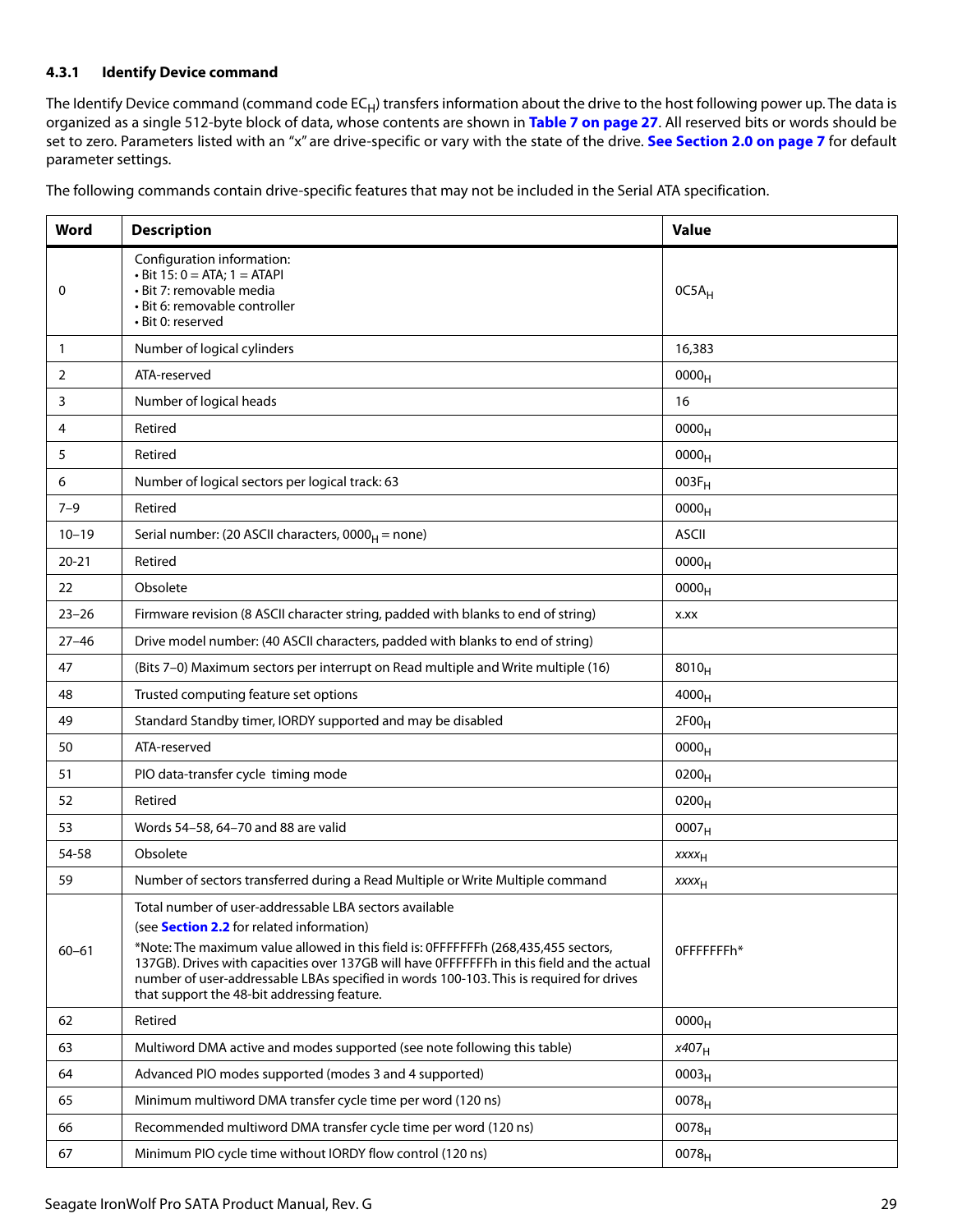| Word        | <b>Description</b>                                                                                                                                                                                                          | <b>Value</b>                                                                                         |
|-------------|-----------------------------------------------------------------------------------------------------------------------------------------------------------------------------------------------------------------------------|------------------------------------------------------------------------------------------------------|
| 68          | Minimum PIO cycle time with IORDY flow control (120 ns)                                                                                                                                                                     | 0078 <sub>H</sub>                                                                                    |
| 69          | Additional supported                                                                                                                                                                                                        | $00008_{H}$                                                                                          |
| $70 - 74$   | ATA-reserved                                                                                                                                                                                                                | 0000 <sub>H</sub>                                                                                    |
| 75          | Queue depth                                                                                                                                                                                                                 | $001F_H$                                                                                             |
| 76          | Serial ATA capabilities                                                                                                                                                                                                     | 8D0E <sub>H</sub>                                                                                    |
| 77          | Reserved for future Serial ATA definition                                                                                                                                                                                   | xxxx <sub>H</sub>                                                                                    |
| 78          | Serial ATA features supported                                                                                                                                                                                               | <b>XXXX<sub>H</sub></b>                                                                              |
| 79          | Serial ATA features enabled                                                                                                                                                                                                 | <b>XXXX<sub>H</sub></b>                                                                              |
| 80          | Major version number                                                                                                                                                                                                        | OFEO <sub>H</sub>                                                                                    |
| 81          | Minor version number                                                                                                                                                                                                        | FFFF <sub>H</sub>                                                                                    |
| 82          | Command sets supported                                                                                                                                                                                                      | $306B_H$                                                                                             |
| 83          | Command sets supported                                                                                                                                                                                                      | $7561_H$                                                                                             |
| 84          | Command sets support extension (see note following this table)                                                                                                                                                              | 6173 <sub>H</sub>                                                                                    |
| 85          | Command sets enabled                                                                                                                                                                                                        | 3069 <sub>H</sub>                                                                                    |
| 86          | Command sets enabled                                                                                                                                                                                                        | $B441_H$                                                                                             |
| 87          | Command sets enable extension<br>$6173_H$                                                                                                                                                                                   |                                                                                                      |
| 88          | Ultra DMA support and current mode (see note following this table)                                                                                                                                                          | 007F <sub>H</sub>                                                                                    |
| 89          | Security erase time<br>$xxxx_{H}$                                                                                                                                                                                           |                                                                                                      |
| 90          | Enhanced security erase time                                                                                                                                                                                                | $xxxx_{H}$                                                                                           |
| 92          | Master password revision code                                                                                                                                                                                               | FFE <sub>H</sub>                                                                                     |
| 93          | Hardware reset value                                                                                                                                                                                                        | <b>XXXX<sub>H</sub></b>                                                                              |
| 94          | Obsolete                                                                                                                                                                                                                    | 0000 <sub>H</sub>                                                                                    |
| 95          | <b>Stream Minimum Request Size</b>                                                                                                                                                                                          | $0x1000_H$                                                                                           |
| 96          | <b>Streaming Transfer Time</b>                                                                                                                                                                                              | $0x0000_H$                                                                                           |
| 97          | <b>Streaming Access Latency</b>                                                                                                                                                                                             | $0x0000_H$                                                                                           |
| 98-99       | <b>Streaming Performance Granularity</b>                                                                                                                                                                                    | 0x0000 2710 <sub>H</sub>                                                                             |
| $100 - 103$ | Total number of user-addressable LBA sectors available (see Section 2.2 for related infor-<br>mation). These words are required for drives that support the 48-bit addressing feature.<br>Maximum value: 0000FFFFFFFFFFFFh. | 8TB 5xx models = 15,628,053,168<br>6TB 5xx models = 11,721,045,168<br>4TB 5xx models = 3,907,029,168 |
| 104-105     | ATA-reserved                                                                                                                                                                                                                | 0000 <sub>H</sub>                                                                                    |
| 106         | Physical/Logical sector size                                                                                                                                                                                                | $6003_H$                                                                                             |
| 107         | ATA-reserved                                                                                                                                                                                                                | 0000 <sub>H</sub>                                                                                    |
| 108-111     | The mandatory value of the world wide name (WWN) for the drive.<br>NOTE: This field is valid if word 84, bit 8 is set to 1 indicating 64-bit WWN support.                                                                   | Each drive will have a unique value.                                                                 |
| $112 - 118$ | ATA-reserved                                                                                                                                                                                                                | 0000 <sub>H</sub>                                                                                    |
| 119         | Commands and feature sets supported                                                                                                                                                                                         | $43DE_H$                                                                                             |
| 120         | Commands and feature sets supported or enabled                                                                                                                                                                              | $409C_H$                                                                                             |
| 121-127     | ATA-reserved                                                                                                                                                                                                                | 0000 <sub>H</sub>                                                                                    |
| 128         | Security status                                                                                                                                                                                                             | $0021_H$                                                                                             |
| 129-159     | Seagate-reserved                                                                                                                                                                                                            | $xxxx_{H}$                                                                                           |
| 160-205     | ATA-reserved                                                                                                                                                                                                                | 0000 <sub>H</sub>                                                                                    |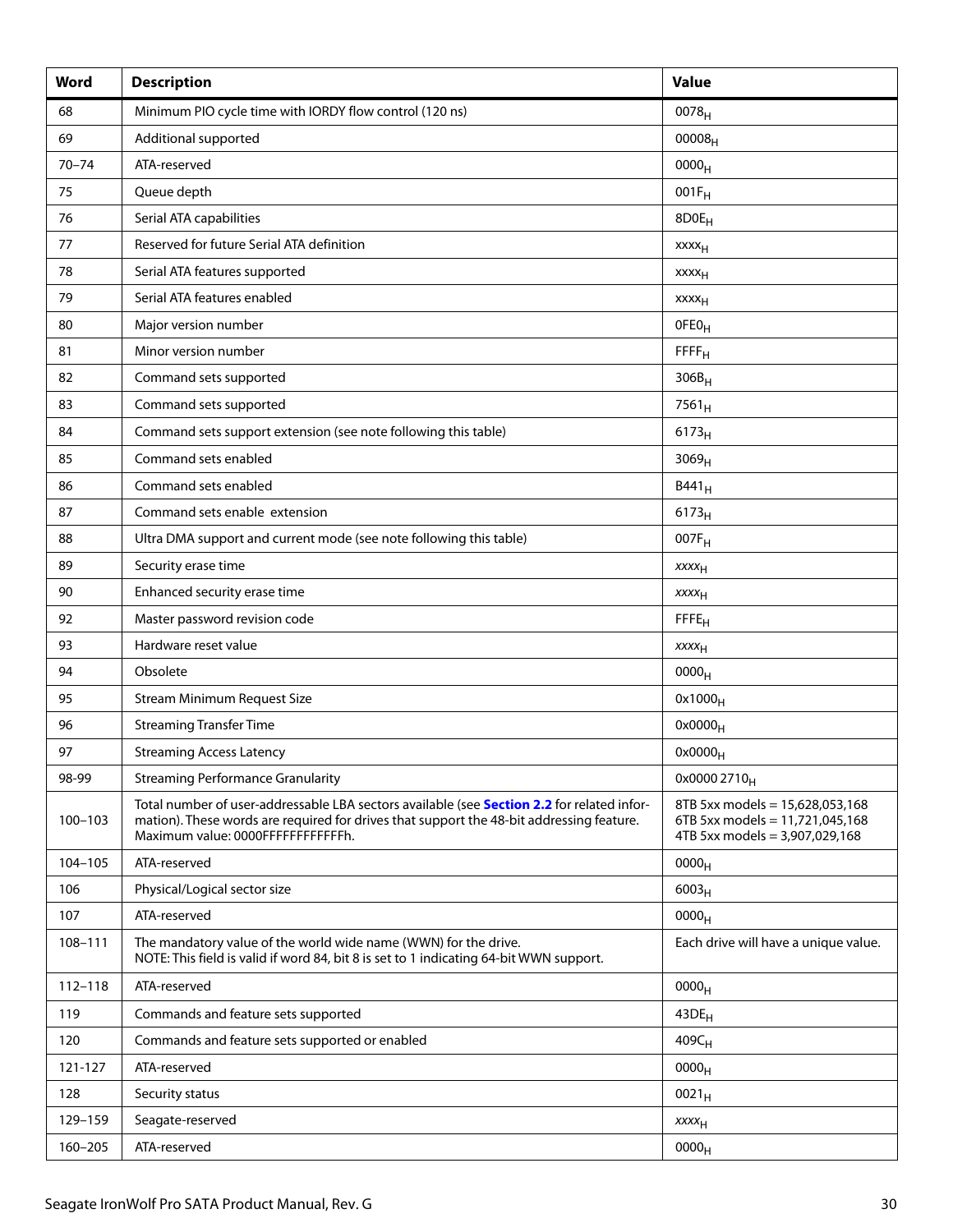| Word    | <b>Description</b>                                                                                                                                                 | <b>Value</b>      |
|---------|--------------------------------------------------------------------------------------------------------------------------------------------------------------------|-------------------|
| 206     | SCT Command Transport command set.<br>If bit 0 is set to one, then the device supports SCT Command Transport.<br>Bits 7:2 indicate individual SCT feature support. | $XXBD_{H}$        |
| 207-254 | ATA-reserved                                                                                                                                                       | 0000 <sub>H</sub> |
| 255     | Integrity word                                                                                                                                                     | $XXAS_H$          |

**Note** See the bit descriptions below for words 63, 84, and 88 of the Identify Drive data.

| Description (if bit is set to 1) |                                                                      |  |
|----------------------------------|----------------------------------------------------------------------|--|
| <b>Bit</b>                       | Word 63                                                              |  |
| $\Omega$                         | Multiword DMA mode 0 is supported.                                   |  |
| $\mathbf{1}$                     | Multiword DMA mode 1 is supported.                                   |  |
| $\overline{2}$                   | Multiword DMA mode 2 is supported.                                   |  |
| 8                                | Multiword DMA mode 0 is currently active.                            |  |
| 9                                | Multiword DMA mode 1 is currently active.                            |  |
| 10                               | Multiword DMA mode 2 is currently active.                            |  |
| <b>Bit</b>                       | Word 84                                                              |  |
| $\mathbf 0$                      | SMART error logging is supported.                                    |  |
| $\mathbf{1}$                     | SMART self-test is supported.                                        |  |
| $\overline{2}$                   | Media serial number is supported.                                    |  |
| 3                                | Media Card Pass Through Command feature set is supported.            |  |
| $\overline{4}$                   | Streaming feature set is supported.                                  |  |
| 5                                | GPL feature set is supported.                                        |  |
| 6                                | WRITE DMA FUA EXT and WRITE MULTIPLE FUA EXT commands are supported. |  |
| $\overline{7}$                   | WRITE DMA QUEUED FUA EXT command is supported.                       |  |
| 8                                | 64-bit World Wide Name is supported.                                 |  |
| $9 - 10$                         | Obsolete.                                                            |  |
| $11 - 12$                        | Reserved for TLC.                                                    |  |
| 13                               | IDLE IMMEDIATE command with IUNLOAD feature is supported.            |  |
| 14                               | Shall be set to 1.                                                   |  |
| 15                               | Shall be cleared to 0.                                               |  |
| Bit                              | Word 88                                                              |  |
| $\Omega$                         | Ultra DMA mode 0 is supported.                                       |  |
| $\mathbf{1}$                     | Ultra DMA mode 1 is supported.                                       |  |
| $\overline{2}$                   | Ultra DMA mode 2 is supported.                                       |  |
| 3                                | Ultra DMA mode 3 is supported.                                       |  |
| $\overline{4}$                   | Ultra DMA mode 4 is supported.                                       |  |
| 5                                | Ultra DMA mode 5 is supported.                                       |  |
| 6                                | Ultra DMA mode 6 is supported.                                       |  |
| 8                                | Ultra DMA mode 0 is currently active.                                |  |
| 9                                | Ultra DMA mode 1 is currently active.                                |  |
| 10                               | Ultra DMA mode 2 is currently active.                                |  |
| 11                               | Ultra DMA mode 3 is currently active.                                |  |
| 12                               | Ultra DMA mode 4 is currently active.                                |  |
| 13                               | Ultra DMA mode 5 is currently active.                                |  |
| 14                               | Ultra DMA mode 6 is currently active.                                |  |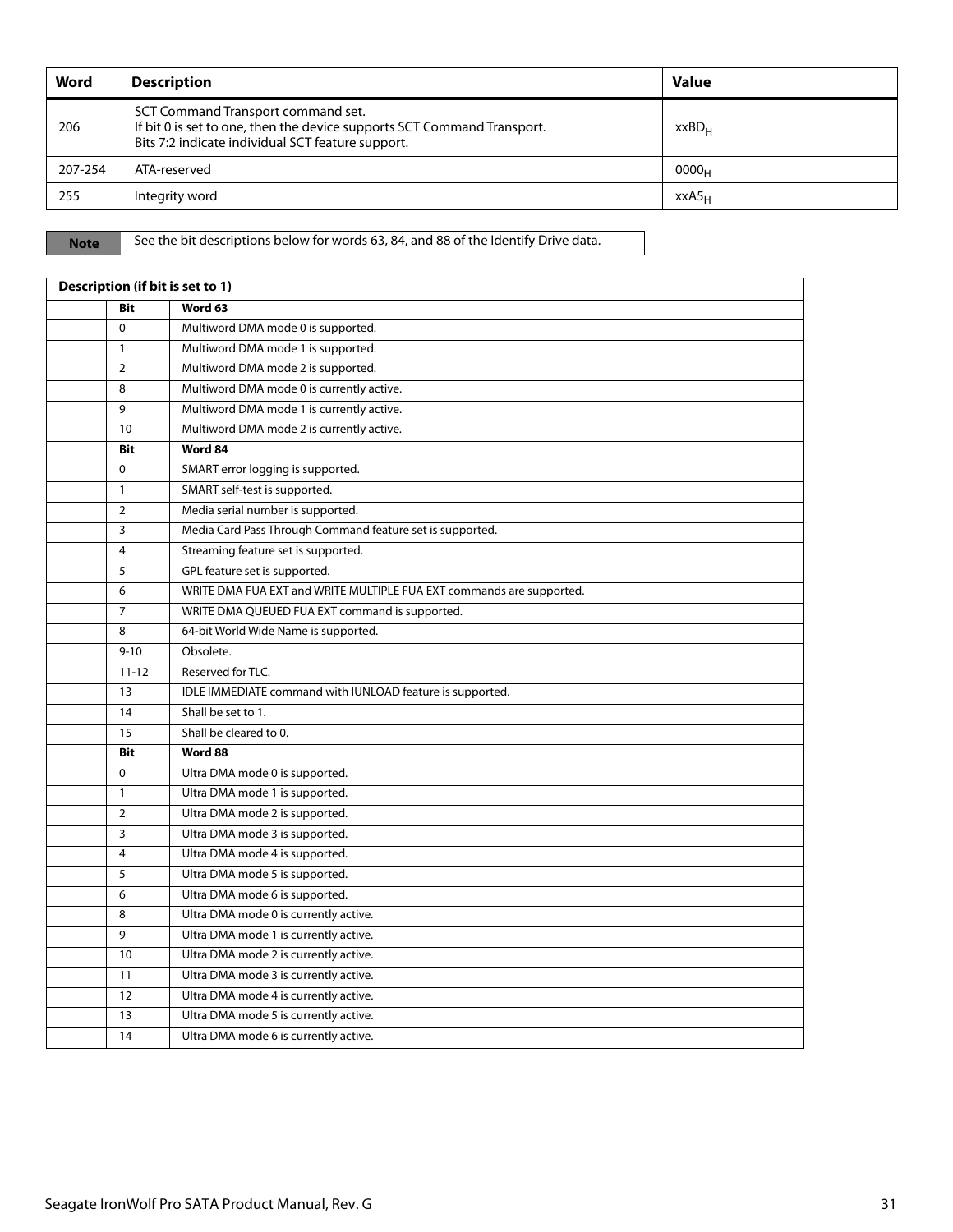#### <span id="page-32-0"></span>**4.3.2 Set Features command**

This command controls the implementation of various features that the drive supports. When the drive receives this command, it sets BSY, checks the contents of the Features register, clears BSY and generates an interrupt. If the value in the register does not represent a feature that the drive supports, the command is aborted. Power-on default has the read look-ahead and write caching features enabled. The acceptable values for the Features register are defined as follows

#### *Table 8 Set Features command values*

- $02_H$  Enable write cache (default).
- $03_H$  Set transfer mode (based on value in Sector Count register). Sector Count register values:
	- $00_H$  Set PIO mode to default (PIO mode 2).
	- 01 $_{\rm H}$  Set PIO mode to default and disable IORDY (PIO mode 2).
	- 08H PIO mode 0
	- 09<sub>H</sub> PIO mode 1
	- 0A<sub>H</sub> PIO mode 2
	- 0B<sub>H</sub> PIO mode 3
	- $OC_H$  PIO mode 4 (default)
	- $20_H$  Multiword DMA mode 0
	- $21_H$  Multiword DMA mode 1
	- $22<sub>H</sub>$  Multiword DMA mode 2
	- 40H Ultra DMA mode 0
	- 41<sub>H</sub> Ultra DMA mode 1
	- $42_H$  Ultra DMA mode 2
	- $43_H$  Ultra DMA mode 3
	- $44_H$  Ultra DMA mode 4
	- $45_H$  Ultra DMA mode 5
	- $46_H$  Ultra DMA mode 6
- 10<sub>H</sub> Enable use of SATA features
- $55<sub>H</sub>$  Disable read look-ahead (read cache) feature.
- $82<sub>H</sub>$  Disable write cache
- $90<sub>H</sub>$  Disable use of SATA features
- $AA_H$  Enable read look-ahead (read cache) feature (default).
- $F1_H$  Report full capacity available

**Note** At power-on, or after a hardware or software reset, the default values of the features are as indicated above.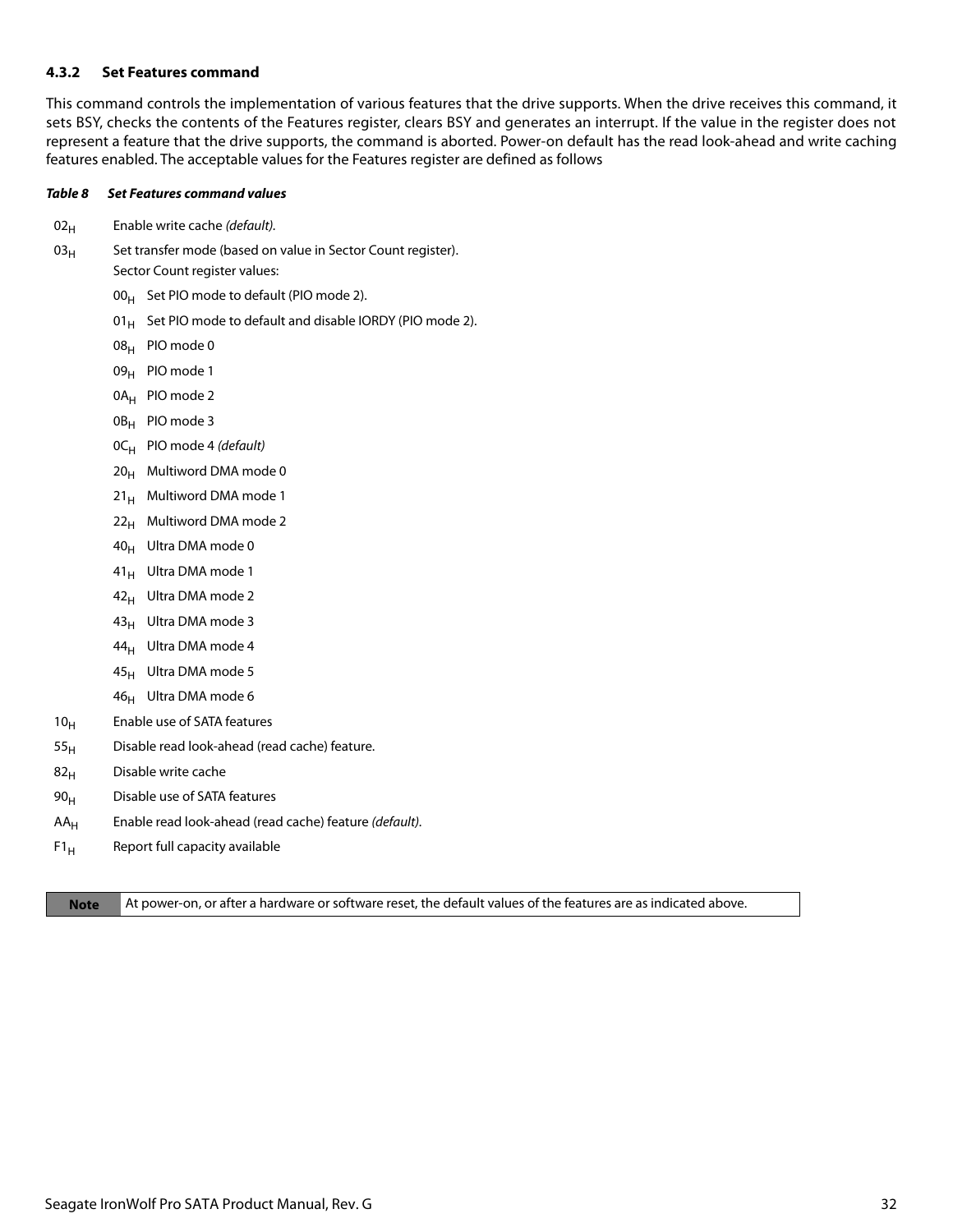### <span id="page-33-0"></span>**4.3.3 S.M.A.R.T. commands**

S.M.A.R.T. provides near-term failure prediction for disk drives. When S.M.A.R.T. is enabled, the drive monitors predetermined drive attributes that are susceptible to degradation over time. If self-monitoring determines that a failure is likely, S.M.A.R.T. makes a status report available to the host. Not all failures are predictable. S.M.A.R.T. predictability is limited to the attributes the drive can monitor. For more information on S.M.A.R.T. commands and implementation, see the Draft ATA-5 Standard.

SeaTools diagnostic software activates a built-in drive self-test (DST S.M.A.R.T. command for  $D4_H$ ) that eliminates unnecessary drive returns. The diagnostic software ships with all new drives and is also available at: [http://www.seagate.com/support/downloads/seatools/](http://www.seagate.com/support/downloads/seatools/ ).

This drive is shipped with S.M.A.R.T. features disabled. Users must have a recent BIOS or software package that supports S.M.A.R.T. to enable this feature. The table below shows the S.M.A.R.T. command codes that the drive uses.

| <b>Code in features register</b> | S.M.A.R.T. command                               |
|----------------------------------|--------------------------------------------------|
| D0 <sub>H</sub>                  | S.M.A.R.T. Read Data                             |
| $D2_{H}$                         | S.M.A.R.T. Enable/Disable Attribute Autosave     |
| D3 <sub>H</sub>                  | S.M.A.R.T. Save Attribute Values                 |
| $D4_H$                           | S.M.A.R.T. Execute Off-line Immediate (runs DST) |
| DS <sub>H</sub>                  | S.M.A.R.T. Read Log Sector                       |
| D6 <sub>H</sub>                  | S.M.A.R.T. Write Log Sector                      |
| D8 <sub>H</sub>                  | S.M.A.R.T. Enable Operations                     |
| D9 <sub>H</sub>                  | S.M.A.R.T. Disable Operations                    |
| DA <sub>H</sub>                  | S.M.A.R.T. Return Status                         |

*Table 9 S.M.A.R.T. commands*

| <b>Note</b> | If an appropriate code is not written to the Features Register, the   |
|-------------|-----------------------------------------------------------------------|
|             | command is aborted and 0x04 (abort) is written to the Error register. |